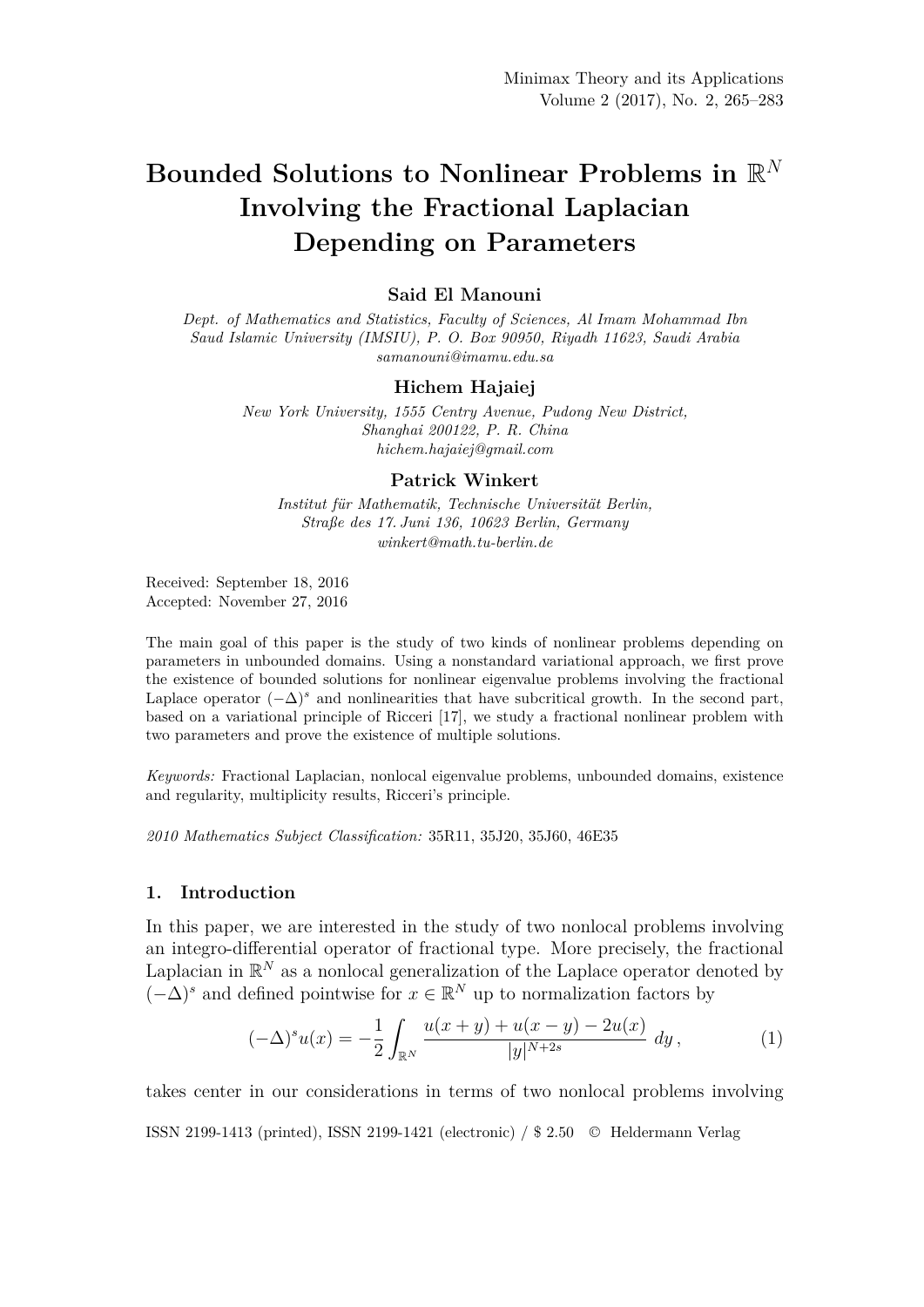one, respectively two positive parameters. Let us mention that in recent years much attention has been devoted to the study of nonlocal problems of elliptic type and a lot of papers have appeared both in bounded and unbounded domains, see, for example, Autuori-Pucci [1], Molica Bisci [15], Molica Bisci-Rădulescu [16], Lehrer-Maia-Squassina [13], Servadei-Valdinoci [21] and the references therein.

Nonlocal operators such as  $(-\Delta)^s$  naturally arise in a quite natural way in many different contexts, both for pure mathematical research and in view of concrete real-world applications, such as, for instance, the thin obstacle problem, optimization, finance, phase transitions phenomena, stratified materials, anomalous diffusion, population dynamics and game theory, flame propagation, conservation laws, continuum mechanics, quasi-geostrophic flows, multiple scattering, minimal surfaces, etc. For more details, we refer to Caffarelli [5], Caffarelli-Vazquez [6], Chang-Wang [7], Cheng [8], Felmer-Quaas-Tan [11], Hajaiej [12], Lehrer-Maia-Squassina [13], Secchi [20], Tan-Wang-Yang [22] and the references therein.

Dealing with such nonlocal problems involving  $(-\Delta)^s$  operator requires a particular functional framework. We refer the reader to Di Nezza-Palatucci-Valdinoci [10] and to the references included for a selfcontained overview of the basic properties of fractional Sobolev spaces.

The purpose of this paper is the study of two nonlocal problems by using two different approaches. In the first part, we consider the eigenvalue problem for the fractional Laplacian in  $\mathbb{R}^N$  and using a nonstandard variational procedure we show the existence of at least one solution corresponding to some positive parameter. Additionally, we establish some regularity results for the solution obtained in terms of global  $L^\infty$ -estimates by constructing an iteration scheme to bound the maximal norm of the solution following Moser's iteration (see, for example Drábek-Kufner-Nicolosi [9]). The second part concerns a nonlinear problem with two parameters involving the fractional Laplacian. The existence and multiplicity results are proved by applying a variational principle of Ricceri [17]. Let us note that since the appearance of the abstract result proved by Ricceri in [19] and its revisited note established in [18] dealing with variational equations in both local and nonlocal settings, they have been widely investigated and have intensively been applied for the study of the existence of multiple nontrivial solutions; in recent years a lot of papers have appeared in the scalar case and for systems of elliptic equations. In [17], Ricceri obtained a general three critical points theorem, that has been applied for a class of local integro-differential equations involving a large class of nonlinearities. We will not mention such applications here since the reader can easily access to such literature in this regard. In our context, we are interested in a class of nonlocal integro-differential equations involving two parameters and nonlinearities with subcritical growth in  $\mathbb{R}^N$  and prove multiple nontrivial solutions by making use of the variational principle of Ricceri [17].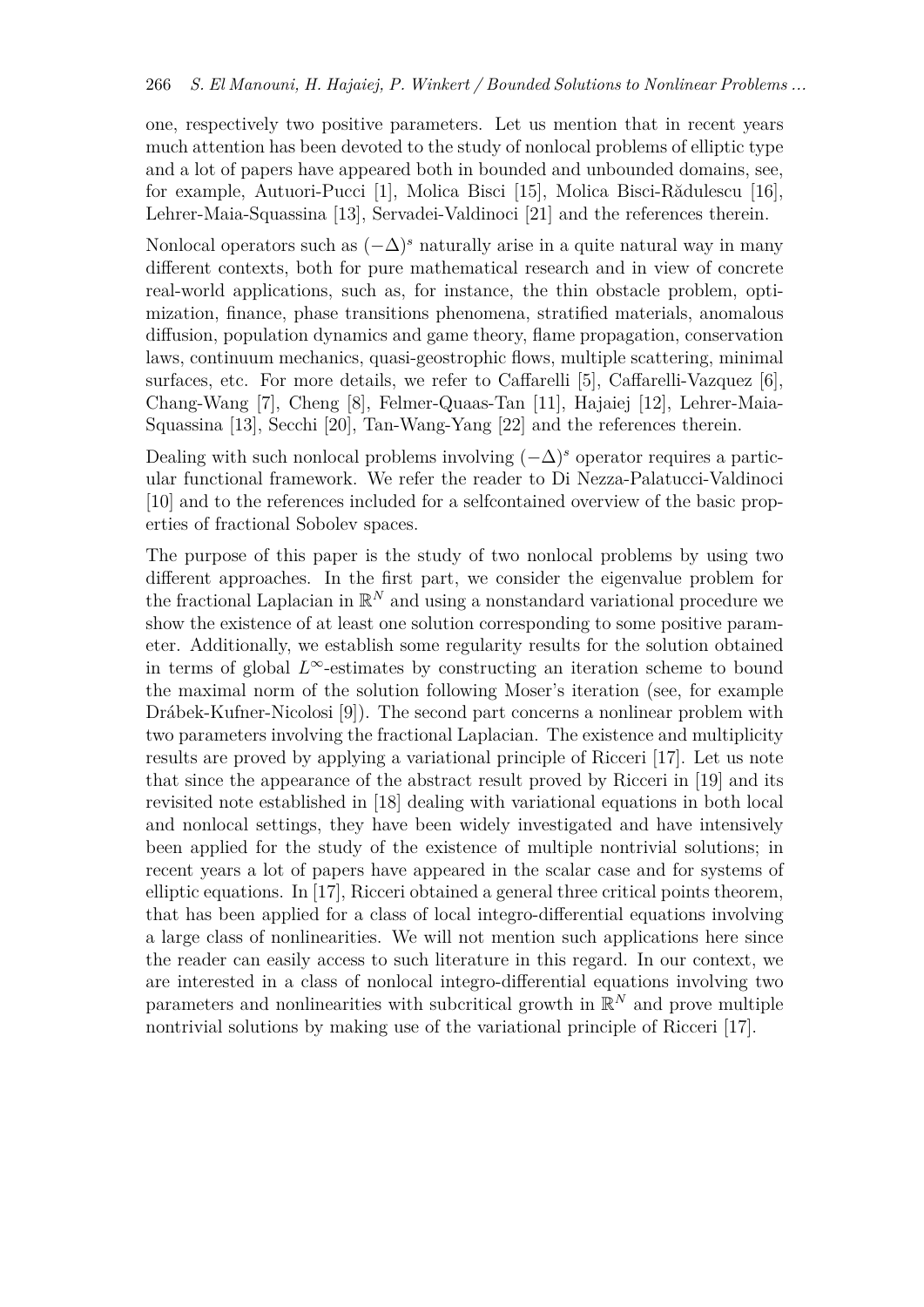#### **2. Preliminaries**

Throughout this paper and before defining the natural framework for such two nonlocal problems involving the fractional Laplace operator (1), namely, a fractional Sobolev-type space, we will denote by  $\|\cdot\|_p$  the Lebesgue norm in  $L^p(\mathbb{R}^N)$ and  $C_0^{\infty}(\mathbb{R}^N)$  will be the space of all functions with compact support in  $\mathbb{R}^N$  with continuous derivatives of arbitrary order.

Let us introduce the function space  $D^s(\mathbb{R}^N)$  as the completion of  $C_0^{\infty}(\mathbb{R}^N)$  with respect to the Gagliardo norm

$$
[u]_s = \left( \iint\limits_{\mathbb{R}^{2N}} \frac{|u(x) - u(y)|^2}{|x - y|^{N+2s}} dx dy \right)^{\frac{1}{2}}.
$$

It can be shown that

$$
D^{s}(\mathbb{R}^{N}) = \left\{ u \in L^{2_{s}^{*}}(\mathbb{R}^{N}) : \frac{|u(x) - u(y)|}{|x - y|^{N/2+s}} \in L^{2}(\mathbb{R}^{N} \times \mathbb{R}^{N}) \right\}
$$

and that

$$
||u||_{2_s^*} \le C_{2_s^*}[u]_s \text{ for all } u \in D^s(\mathbb{R}^N), \tag{2}
$$

where  $2_s^* = \frac{2N}{N-2}$  $\frac{2N}{N-2s}$  and  $C_{2_s}^2 = c(N) \frac{s(1-s)}{(N-2s)}$ (*N−*2*s*) , cf. Maz'ya-Shaposhnikova [14, Theorem 1] (see also Bourgain-Brezis-Mironescu [2, Theorem 1]). Moreover, the space  $D^s(\mathbb{R}^N)$  is a reflexive Banach space continuously embedded into  $L^{2^*_s}(\mathbb{R}^N)$ .

The following two lemmas will be used in later considerations, see Brasco-Parini [3, Lemmas A.1 and A.2].

**Lemma 2.1.** *Let*  $1 < p < \infty$  *and*  $f : \mathbb{R} \to \mathbb{R}$  *be a convex function, then* 

$$
|a-b|^{p-2}(a-b) [A|f'(a)|^{p-2}f'(a) - B|f'(b)|^{p-2}f'(b)]
$$
  
\n
$$
\geq |f(a)-f(b)|^{p-2}(f(a)-f(b))(A-B),
$$

*for every*  $a, b \in \mathbb{R}$  *and every*  $A, B \geq 0$ *.* 

**Lemma 2.2.** *Let*  $1 < p < \infty$  *and*  $q : \mathbb{R} \to \mathbb{R}$  *be an increasing function. Define* 

$$
G(t) = \int_0^t g'(s)^{\frac{1}{p}} ds, \ \ t \in \mathbb{R}.
$$

Then we have  $|a-b|^{p-2}(a-b)(g(a)-g(b)) \geq |G(a)-G(b)|^p$ .

The subsequent Lemma can be found in Autuori-Pucci [1].

**Lemma 2.3.** For any  $R > 0$  and  $p \in [1, 2_s^*)$  the embedding  $D^s(B_R) \hookrightarrow L^p(B_R)$ *s is compact, where*  $B_R$  *denotes the ball in*  $\mathbb{R}^N$  *of center zero and radius*  $R > 0$ .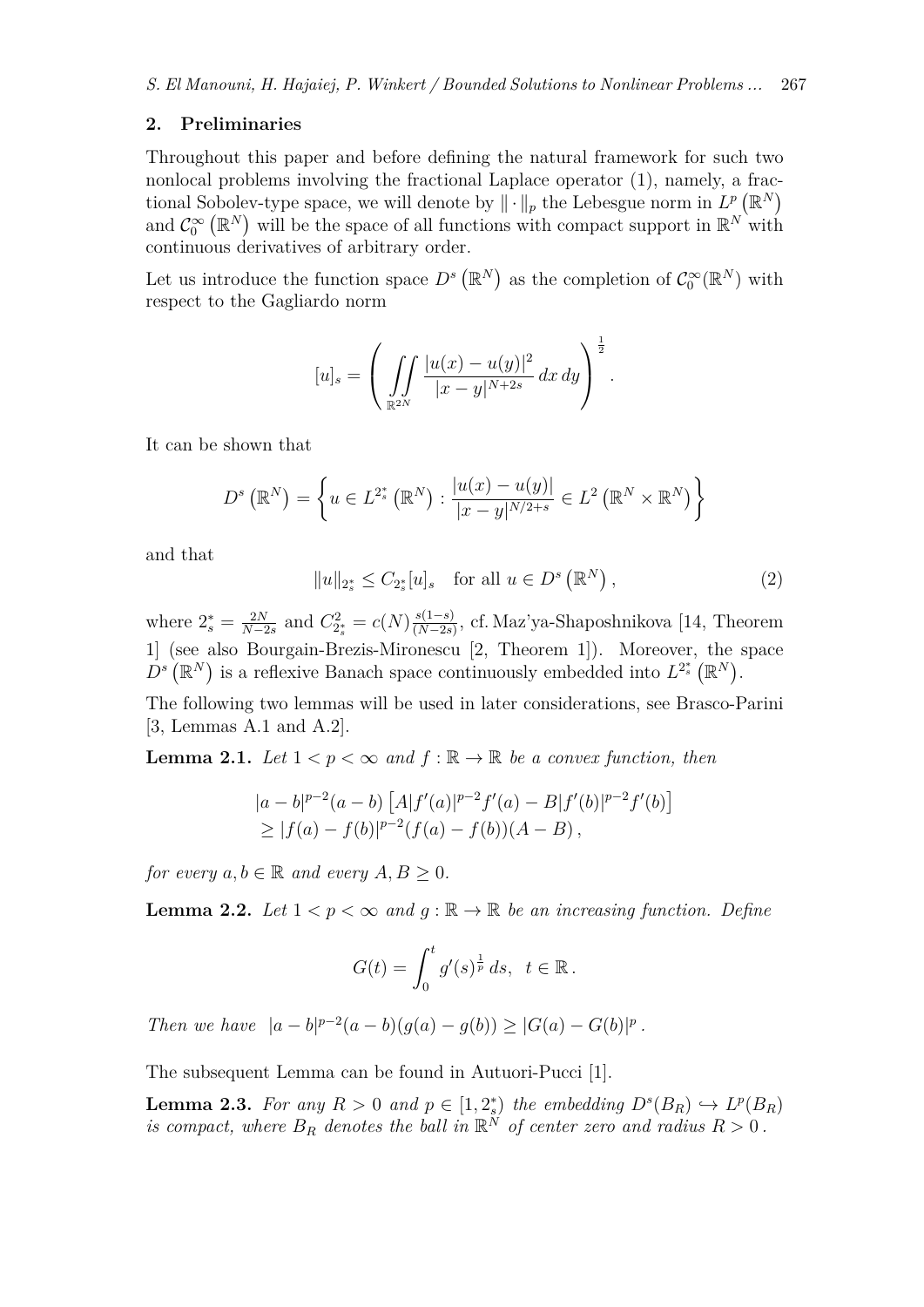Now, let X be a real Banach space. We denote by  $\mathcal{W}_X$  the class of all functionals  $\Phi: X \to \mathbb{R}$  possessing the following property: if  $(u_n)_{n\geq 1}$  is a sequence in X converging weakly to  $u \in X$  and  $\liminf_{n\to\infty} \Phi(u_n) \leq \Phi(u)$ , then  $(u_n)_{n\geq 1}$  has a subsequence converging strongly to *u*.

The following abstract critical point theorem is due to Ricceri [17, Theorem 2].

**Theorem 2.4.** *Let X be a separable and reflexive real Banach space,*  $\Phi: X \to \mathbb{R}$ *is a coercive, sequentially weakly lower semicontinuous C* 1 *-functional belonging to W<sup>X</sup> which is bounded on each bounded subset of X and whose derivative admits a continuous inverse on*  $X^*$  *and*  $J: X \to \mathbb{R}$  *is a*  $C^1$ -functional with compact *derivative.* Assume that  $\Phi$  *has a strict local minimum*  $x_0$  *with*  $\Phi(x_0) = J(x_0) = 0$ . *Finally, set*

$$
\alpha = \max\left\{0, \limsup_{\|x\| \to +\infty} \frac{J(x)}{\Phi(x)}, \limsup_{x \to x_0} \frac{J(x)}{\Phi(x)}\right\}, \quad \beta = \sup_{x \in \Phi^{-1}(]0, +\infty[)} \frac{J(x)}{\Phi(x)},
$$

*and assume that*  $\alpha < \beta$ . Then, for each compact interval  $[a, b] \subset \left[\frac{1}{\beta}\right]$  $\frac{1}{\beta}$ ,  $\frac{1}{\alpha}$  $\frac{1}{\alpha}$  (with the *conventions*  $\frac{1}{0} = +\infty$ ,  $\frac{1}{+\infty} = 0$ , there exists  $r > 0$  with the following property: *for every*  $\lambda \in [a, b]$ *, and every*  $C^1$ -functional  $\Psi : X \to \mathbb{R}$  with compact derivative, *there exists*  $\sigma > 0$  *such that for each*  $\mu \in [0, \sigma]$ *, the equation* 

$$
\Phi'(x) = \lambda J'(x) + \mu \Psi'(x)
$$

*has at least three solutions whose norms are less than r.*

#### **3. A nonlinear eigenvalue problem**

In this section, we consider the following nonlinear eigenvalue problem with a parameter  $\lambda > 0$ 

$$
(-\Delta)^s u = \lambda w(x)|u|^{q-2}u \quad \text{in } \mathbb{R}^N,
$$
\n(3)

where  $0 \lt s \lt 1, 2s \lt N, 2 \lt q \lt 2_s^*$  and  $(-\Delta)^s$  is the fractional Laplace operator given in (1). We suppose the following assumptions on the indefinite weight function  $w : \mathbb{R}^N \to \mathbb{R}$ .

(W<sub>1</sub>) there exists an open subset  $\Omega \neq \emptyset$  of  $\mathbb{R}^N$  such that  $w(x) > 0$  a.e. in  $\Omega$ ;

$$
(W_2) \ w \in L^{\tau}\left(\mathbb{R}^N\right) \text{ with } \tau \in \left[\frac{2_s^*}{2_s^*-q}, \frac{\nu}{\nu-1} \frac{2_s^*}{2_s^*-q}\right] \text{ for some } q < \nu < 2_s^* = \frac{2N}{N-2s}.
$$

**Definition 3.1.** We say that  $u \in D^s(\mathbb{R}^N)$  is a *weak solution* of (3) if there exists  $\lambda > 0$  such that

$$
\iint\limits_{\mathbb{R}^{2N}} \frac{[u(x) - u(y)][\varphi(x) - \varphi(y)]}{|x - y|^{N+2s}} dx dy = \lambda \int\limits_{\mathbb{R}^N} w(x)|u|^{q-2}u\varphi dx ,\qquad (4)
$$

for all  $\varphi \in D^s(\mathbb{R}^N)$ .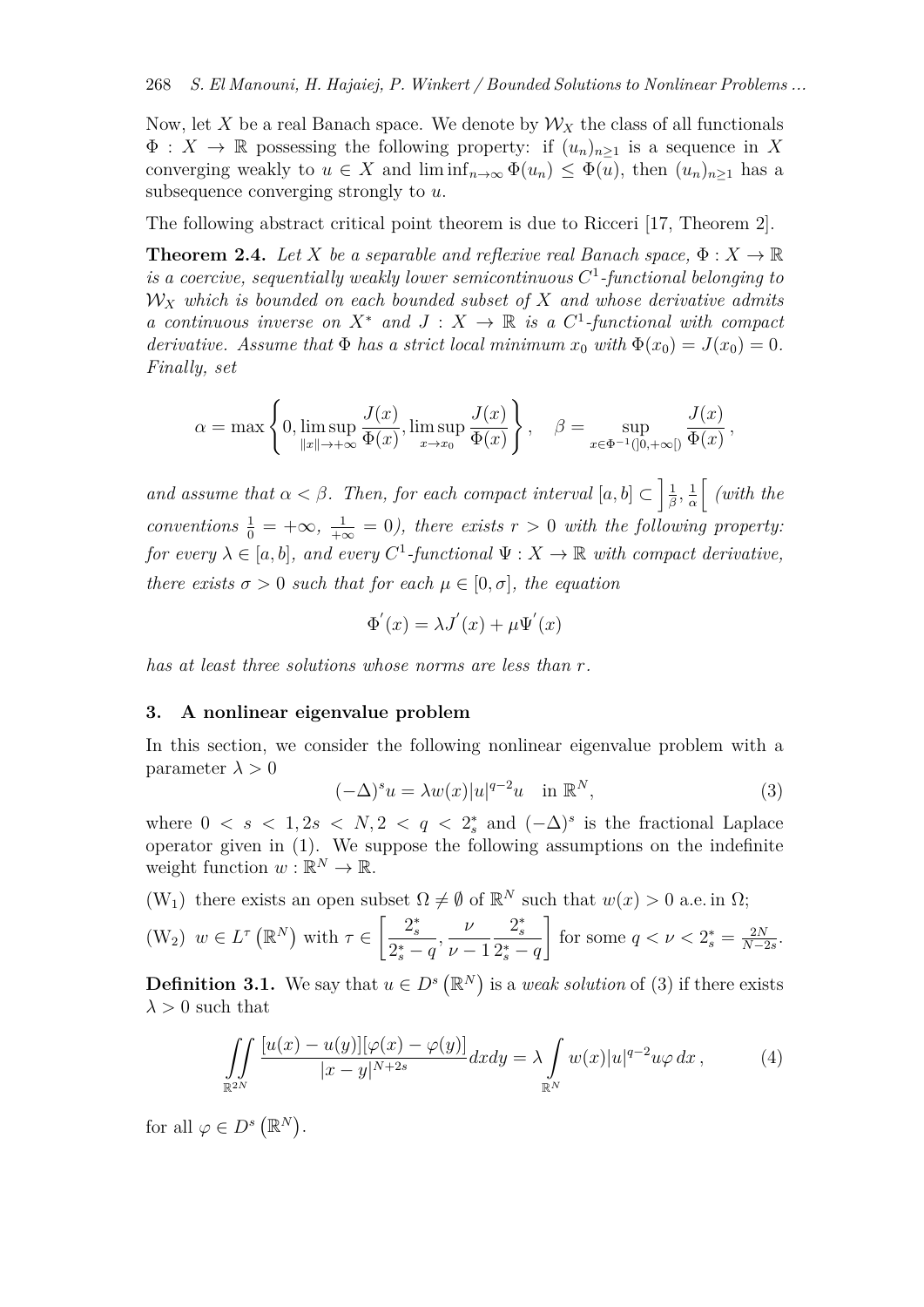Our first result concerns the existence of at least one solution to problem (3).

**Theorem 3.2.** *Suppose that*  $0 < s < 1$ ,  $2s < N$ ,  $2 < q < 2_s^*$ ,  $(W_1)$  and  $(W_2)$  are *satisfied.* Then (3) possesses at least one nontrivial weak solution  $u \in D^s(\mathbb{R}^N)$ *with*

$$
\lambda = \frac{q\left([u]_s^2 + [u]_s^{2^*s}\right)}{\left(2 + 2^*_s[u]_s^{2^*-2}\right)\int_{\mathbb{R}^N} w(x)|u|^q dx}
$$

*.*

**Proof.** Let us consider the functional  $J: D^s(\mathbb{R}^N) \setminus \{0\} \to \mathbb{R}$  defined by

$$
J(u) = \frac{\int_{\mathbb{R}^N} w(x)|u|^q dx}{[u]_s^2 + [u]_s^{2^*}},
$$

which is well defined and bounded. Indeed, in view of  $(W_2)$  and  $(2)$ , we get

$$
\int_{\mathbb{R}^N} w(x)|u|^q dx \leq ||w||_{\frac{2^*_s}{2^*_s-q}} ||u||_{2^*_s}^q \leq c_1 [u]_s^q,
$$

where  $c_1 = C_2^q$  $\frac{q}{2^*_s}$  ||  $w$  ||  $\frac{2^*_s}{2^*_s-q}$ *< ∞*.

On the other hand, since  $2 < q < 2_s^*$  we have

$$
[u]_s^q \le [u]_s^2 + [u]_s^{2^*}
$$
 for all  $u \in D^s(\mathbb{R}^N)$ .

Hence, it follows that  $J(u) \leq c_1$  for all  $u \in D^s(\mathbb{R}^N) \setminus \{0\}$ . Now let

$$
\mathcal{S}:=\sup_{0\neq u\in D^s(\mathbb{R}^N)}J(u).
$$

We choose  $\varphi_0 \in C_0^{\infty}(\mathbb{R}^N)$  such that

$$
\sup_{x \in \mathbb{R}^N} \varphi_0(x) > 0,
$$

which gives  $S > S_0$  with  $S_0 = \frac{1}{2}$  $\frac{1}{2}J(\varphi_0) > 0$ . Let  $(u_k)_{k \geq 1} \subset D^s(\mathbb{R}^N)$  with  $u_k \neq 0$ be such that

$$
J(u_k) \to S \quad \text{as } k \to +\infty.
$$

Since  $S > S_0$  and due to the fact that  $J(|u|) \geq J(u)$ , one can choose

 $u_k \geq 0$  and  $J(u_k) \geq S_0$  for all  $k \in \mathbb{N}$ .

Then

$$
S_0\left([u_k]_s^2 + [u_k]_s^{2_s^*}\right) \le c_1[u_k]_s^q \quad \text{for all } k \in \mathbb{N}.
$$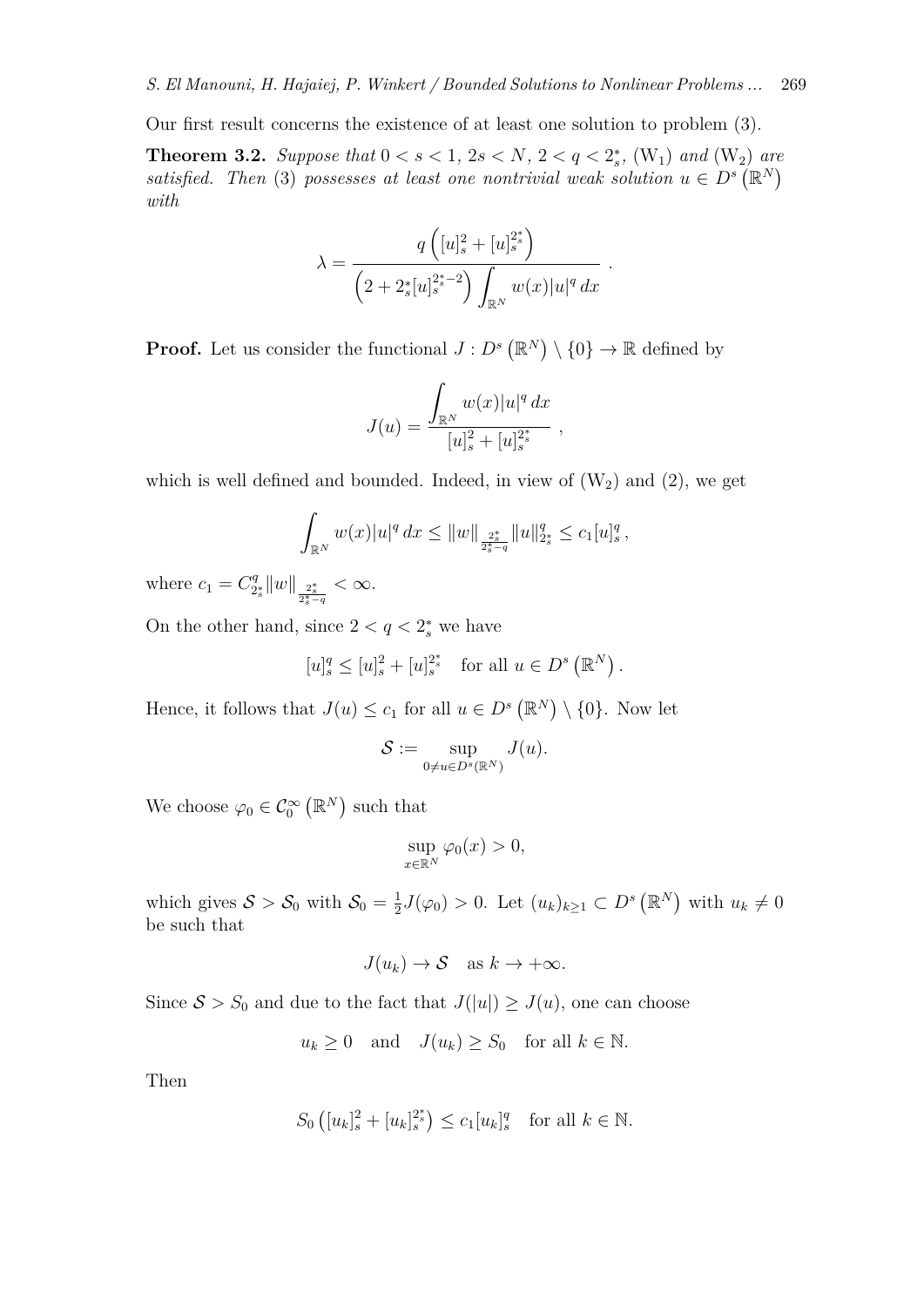Hence there exist constants  $0 < \Lambda_1 < \Lambda_2 < \infty$  such that  $\Lambda_1 \leq [u_k]_s \leq \Lambda_2$  holds for all  $k \in \mathbb{N}$ . Then, one can find a subsequence still denoted by  $(u_k)_{k\geq 1}$  and an element  $u \in D^s(\mathbb{R}^N)$  such that

$$
u_k \rightharpoonup u
$$
 in  $D^s(\mathbb{R}^N)$ .

Taking Lemma 2.3 into account, we obtain that

$$
D^s(B_R) \hookrightarrow L^p(B_R)
$$

is compact which implies that

$$
u_k \to u
$$
 in  $L^p(B_R)$  for all  $p \in [1, 2_s^*)$ .

Since  $\mathbb{R}^N = \bigcup_{R>0} B_R$ , we deduce that  $u \geq 0$  a.e. in  $\mathbb{R}^N$ . By using Hölder's inequality and (2), we have for all  $R > 0$  and  $k \in \mathbb{N}$ ,

$$
\left| \int_{|x| \ge R} w|u_k(x)|^q dx \right| \le \left( \int_{|x| \ge R} |w(x)|^{\frac{2^*_s}{2^*_s - q}} dx \right)^{\frac{2^*_s - q}{2^*_s}} \left( \int_{|x| \ge R} |u_k|^{2^*_s} dx \right)^{\frac{q}{2^*_s}}
$$
  

$$
\le C_{2^*_s}^q \left( \int_{|x| \ge R} |w(x)|^{\frac{2^*_s}{2^*_s - q}} dx \right)^{\frac{2^*_s - q}{2^*_s}} [u_k]_s^q
$$
  

$$
\le c_2 \left( \int_{|x| \ge R} |w(x)|^{\frac{2^*_s}{2^*_s - q}} dx \right)^{\frac{2^*_s - q}{2^*_s}},
$$

where  $c_2$  is a positive constant independent of  $R$  and  $k$ . In addition, we have

$$
\left| \int_{|x| \ge R} w|u(x)|^q \, dx \right| \le c_3 \left( \int_{|x| \ge R} |w(x)|^{\frac{2^*_s}{2^*_s-q}} \, dx \right)^{\frac{2^*_s-q}{2^*_s}},
$$

for some constant  $c_3 > 0$  independent of *R*. This implies that for each  $\varepsilon > 0$ there exists  $R_{\varepsilon} > 0$  such that

$$
\left| \int_{|x| \ge R_{\varepsilon}} w |u_k(x)|^q dx \right| \le \varepsilon \quad \text{and} \quad \left| \int_{|x| \ge R_{\varepsilon}} w |u(x)|^q dx \right| \le \varepsilon,
$$
 (5)

hold for all  $k \in \mathbb{N}$ .

On the other hand, applying Young's inequality, we get

$$
(w|t|^{q-1})^{\frac{\nu}{\nu-1}} = w(x)^{\frac{\nu}{\nu-1}}|t|^{\frac{\nu(q-1)}{\nu-1}}
$$
  

$$
\leq \frac{2^*_s - q}{2^*_s} w(x)^{\frac{\nu}{\nu-1}\left(\frac{2^*_s}{2^*_s - q}\right)} + \frac{q}{2^*_s}|t|^{\frac{\nu(q-1)}{\nu-1}\frac{2^*_s}{q}},
$$

for a.a.  $x \in B_{\varepsilon} = \{x \in \mathbb{R}^n : |x| < R_{\varepsilon}\}\$ and for all  $t \in \mathbb{R}$ . Now  $q < \nu$  implies

$$
\frac{\nu(q-1)}{\nu-1} \, \frac{2_s^*}{q} < 2_s^* \, .
$$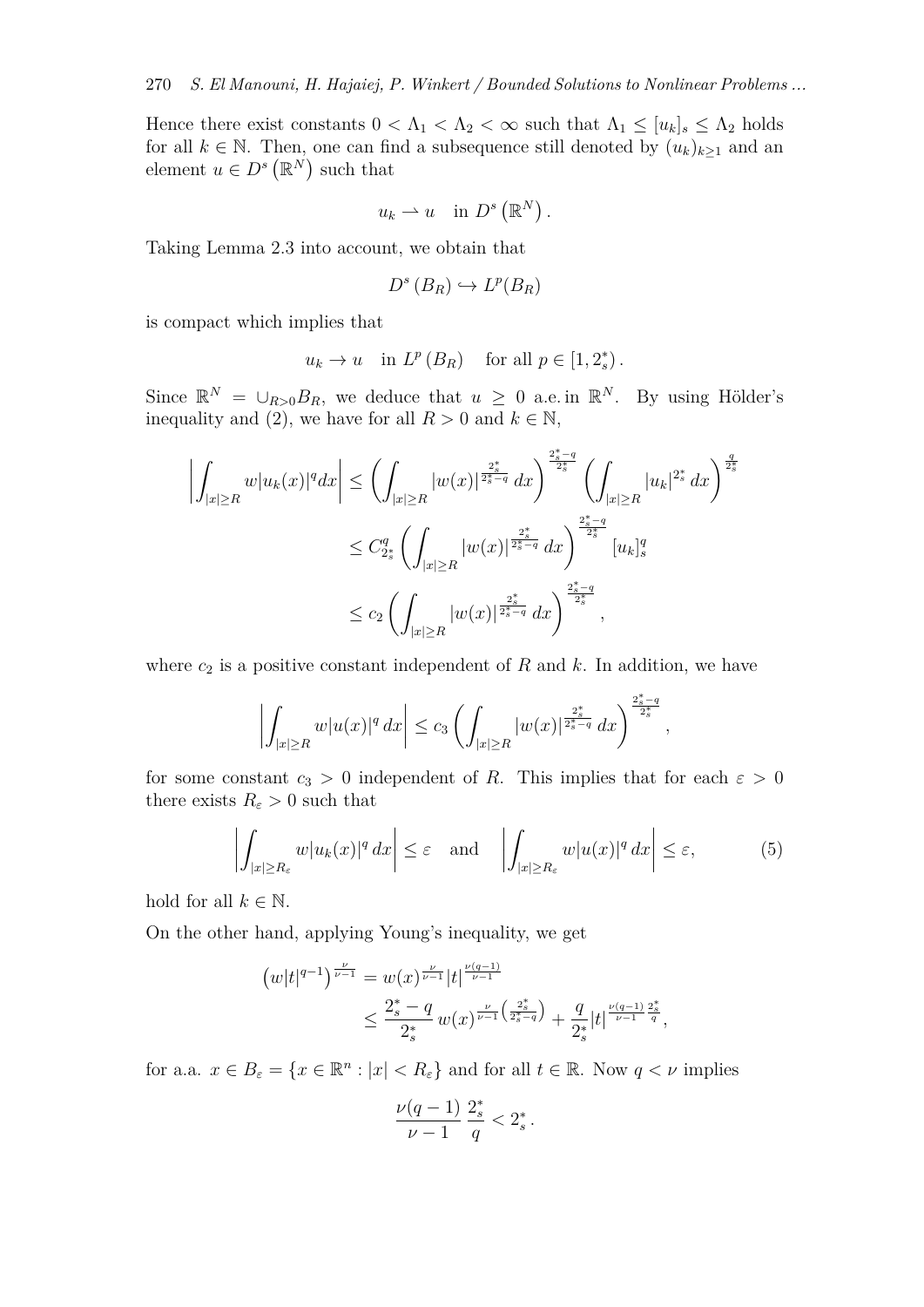Hence the Nemytskii operator  $\mathcal{N}_h$  associated with  $h(u) = (w|u|^{q-1})^{\frac{\nu}{\nu-1}}$  is continuous from  $L^{\frac{\nu(q-1)}{\nu-1}\frac{2_s^*}{q}}(B_\varepsilon)$  in  $L^1(B_\varepsilon)$ . Then we conclude that

$$
\int_{|x|
$$

as  $k \to \infty$ . Thus, it follows that  $w(x)|u_k|^{q-1}$  converges to  $w(x)|u|^{q-1}$  in  $L^{\frac{\nu}{\nu-1}}(B_{\varepsilon})$ . Hence, since  $L^{2_s^*}(B_\varepsilon) \subset L^{\nu}(B_\varepsilon)$ , we have  $w(x)|u_k|^{q-1}|u_k|$  converges to  $w(x)|u|^{q-1}|u|$ in  $L^1(B_\varepsilon)$ , that is

$$
\int_{|x|
$$

Finally, in view of (5) and (6), we get

$$
\int_{\mathbb{R}^N} w(x)|u_k|^q dx \to \int_{\mathbb{R}^N} w(x)|u|^q dx. \tag{7}
$$

*.*

Now, since  $J(u_k) \geq S_0$ , we have

$$
\int_{\mathbb{R}^N} w(x) |u_k|^q dx \ge S_0([u_k]_s^2 + [u_k]_s^{2^*})
$$
  

$$
\ge S_0(\Lambda_1^2 + \Lambda_1^{2^*}) > 0.
$$

It follows from  $(W_1)$  that  $0 < \infty$  $\mathbb{R}^N$  $w(x)|u|^q dx$ , therefore  $u \not\equiv 0$  in  $\mathbb{R}^N$ .

By Corollary 3.9 of Brezis [4], from the weak lower semicontinuity of the norm in  $D^s(\mathbb{R}^N)$  and in view of (7), we obtain

$$
\mathcal{S} = \lim \sup_{k \to \infty} J(u_k) = \lim \sup_{k \to \infty} \frac{\int_{\mathbb{R}^N} w |u_k|^q dx}{[u_k]_s^2 + [u_k]_s^{2^*}}
$$

$$
= \lim \sup_{k \to \infty} \frac{\int_{\mathbb{R}^N} w |u|^q dx}{[u_k]_s^2 + [u_k]_s^{2^*}} \le \frac{\int_{\mathbb{R}^N} w |u|^q dx}{\lim \inf_{k \to \infty} ([u_k]_s^2 + [u_k]_s^{2^*})}
$$

Hence, we get

$$
\mathcal{S} \le \frac{\displaystyle\int_{\mathbb{R}^N} w|u|^q \,dx}{[u]_{s}^{2} + [u]_{s}^{2^{*}_{s}}}=J(u),
$$

and consequently, we have  $J(u) = S$ .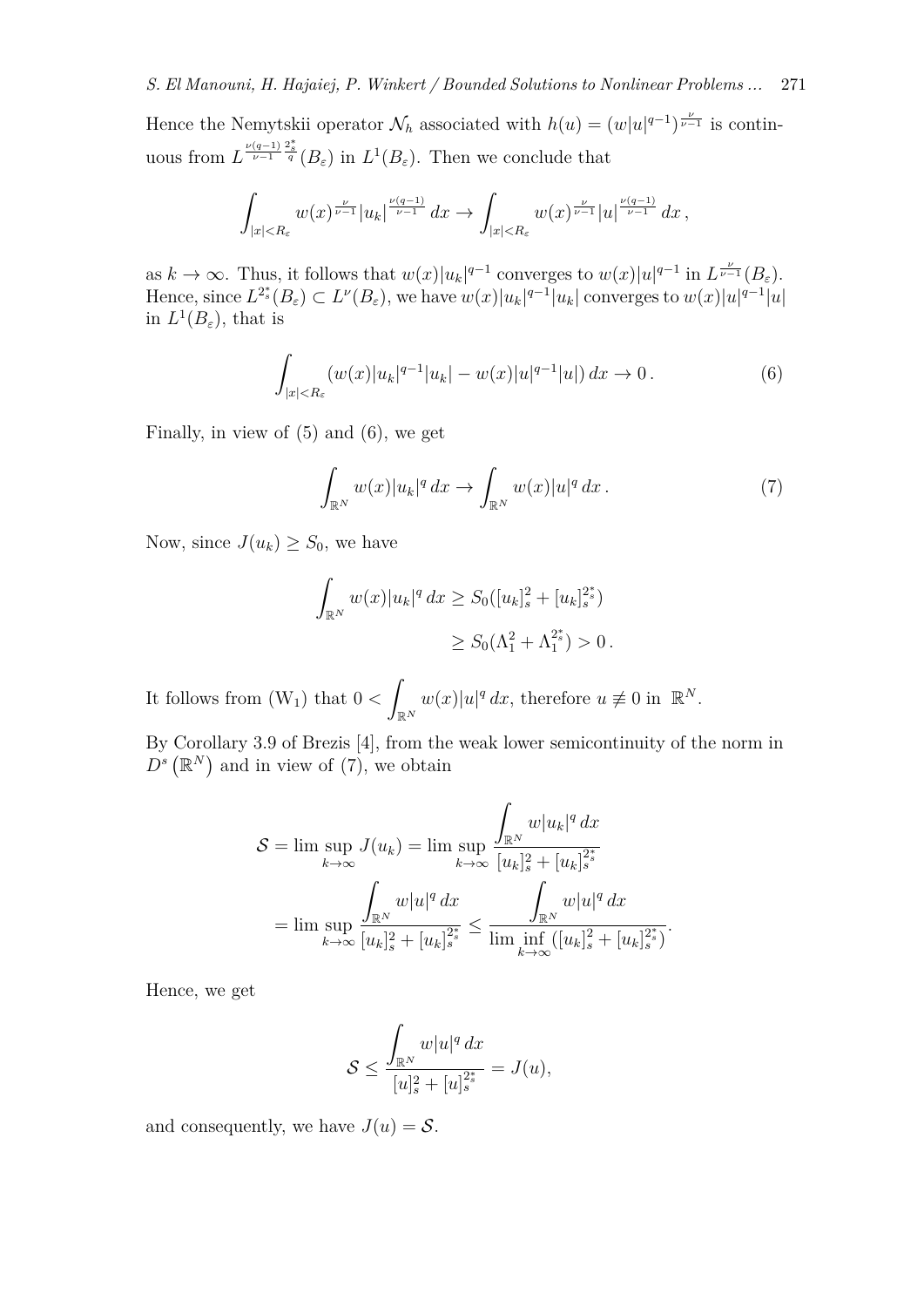272 *S. El Manouni, H. Hajaiej, P. Winkert / Bounded Solutions to Nonlinear Problems ...* Let  $\varphi$  be a fixed element in  $D^s(\mathbb{R}^N)$  and consider

$$
\xi(\varepsilon) = [u + \varepsilon \varphi]_s = \left( \iint\limits_{\mathbb{R}^{2N}} \frac{|u(x) - u(y) + \varepsilon (\varphi(x) - \varphi(y))|^2}{|x - y|^{N+2s}} dx dy \right)^{\frac{1}{2}}.
$$

Due to the fact that  $u \neq 0$ , and the continuity of  $\xi$ , we can find  $\varepsilon_0 > 0$  such that

$$
[u + \varepsilon \varphi]_s > 0 \quad \text{for all } \varepsilon \in ]-\varepsilon_0, \varepsilon_0[.
$$

Define a function

$$
\eta(\varepsilon) = J(u + \varepsilon \varphi) = \frac{\int_{\mathbb{R}^N} w|u + \varepsilon \varphi|^q dx}{[u + \varepsilon \varphi]_s^2 + [u + \varepsilon \varphi]_s^{2^*}}, \quad \varepsilon \in ]-\varepsilon_0, \varepsilon_0[.
$$

The functions ∫ R*<sup>N</sup>*  $w|u + \varepsilon\varphi|^q dx$ ,  $G(\varepsilon) = [u + \varepsilon\varphi]_s^2$  and  $H(\varepsilon) = [u + \varepsilon\varphi]_s^{2^*_s}$  are differentiable with respect to  $\varepsilon$ . We therefore have

$$
G'(\varepsilon) = 2 \iint_{\mathbb{R}^{2N}} \frac{\left[ (u + \varepsilon \varphi)(x) - (u + \varepsilon \varphi)(y) \right] [\varphi(x) - \varphi(y)]}{|x - y|^{N+2s}} dx dy,
$$
  
\n
$$
H'(\varepsilon) = 2_s^* [u + \varepsilon \varphi]_s^{2_s^* - 2} \iint_{\mathbb{R}^{2N}} \frac{\left[ (u + \varepsilon \varphi)(x) - (u + \varepsilon \varphi)(y) \right] [\varphi(x) - \varphi(y)]}{|x - y|^{N+2s}} dx dy,
$$
  
\n
$$
\eta'(\varepsilon) = \frac{q(G(\varepsilon) + H(\varepsilon)) \int_{\mathbb{R}^N} w|u + \varepsilon \varphi|^{q-2} (u + \varepsilon \varphi) \varphi dx}{(G(\varepsilon) + H(\varepsilon))^2} - \frac{(G'(\varepsilon) + H'(\varepsilon)) \int_{\mathbb{R}^N} w|u + \varepsilon \varphi|^q dx}{(G(\varepsilon) + H(\varepsilon))^2}.
$$

Since zero is a global maximum of the function  $\eta$ , one has  $\eta'(0) = 0$ . This implies that

$$
q(G(0) + H(0)) \int_{\mathbb{R}^N} w|u|^{q-2}u\varphi \, dx - (G'(0) + H'(0)) \int_{\mathbb{R}^N} w|u|^q \, dx = 0.
$$

Therefore,

$$
G'(0) + H'(0) = \frac{q(G(0) + H(0))}{\int_{\mathbb{R}^N} w|u|^q dx} \int_{\mathbb{R}^N} w|u|^{q-2} u\varphi dx.
$$

Finally, we get

$$
\iint\limits_{\mathbb{R}^{2N}}\frac{[u(x)-u(y)][\varphi(x)-\varphi(y)]}{|x-y|^{N+2s}}dxdy=\lambda\int_{\mathbb{R}^N}w(x)|u|^{q-2}u\varphi\,dx
$$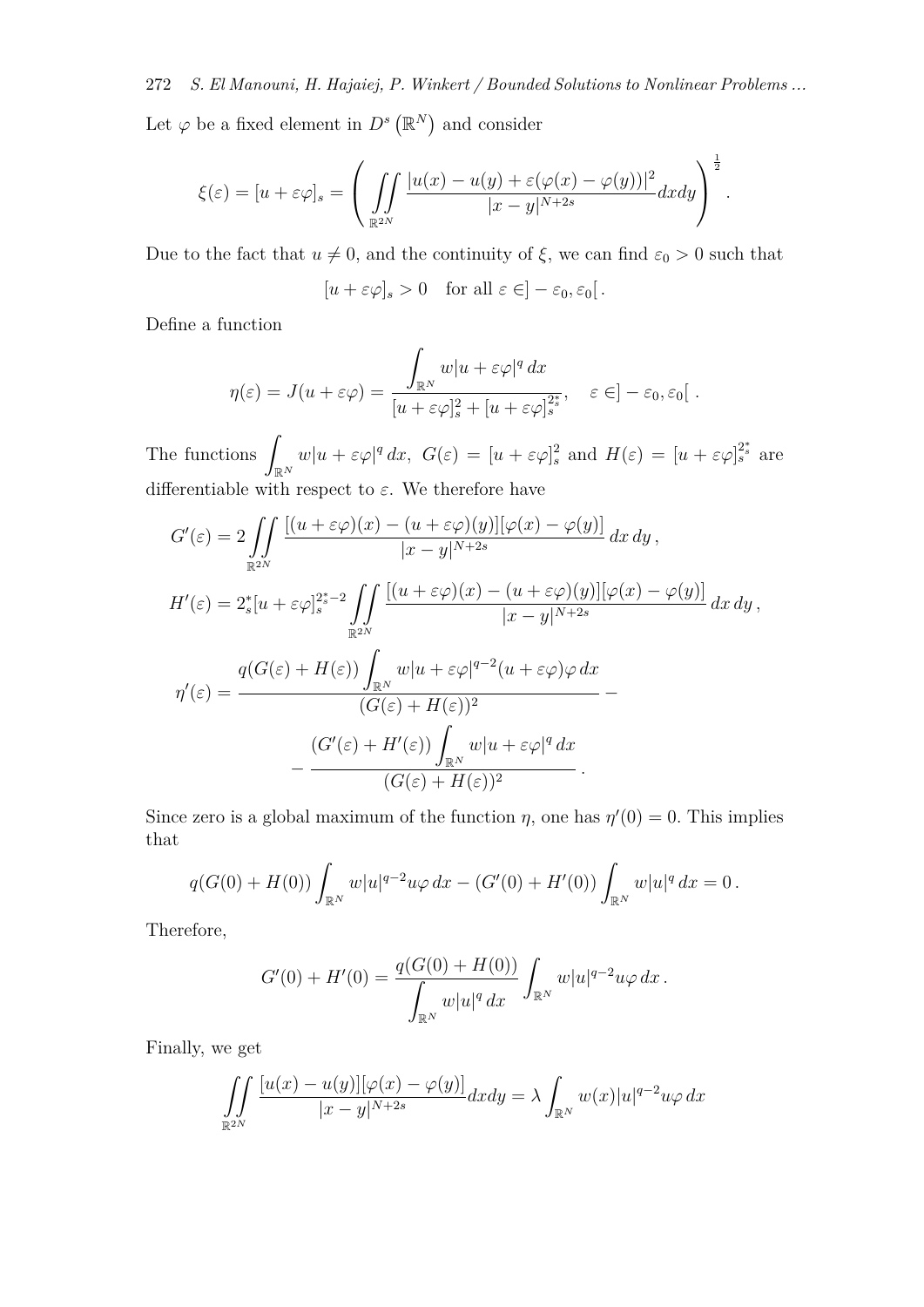*S. El Manouni, H. Hajaiej, P. Winkert / Bounded Solutions to Nonlinear Problems ...* 273

for all  $\varphi \in D^s(\mathbb{R}^N)$ , where

$$
\lambda = \frac{q([u]_s^2 + [u]_s^{2^*_s})}{(2 + 2^*_s [u]_s^{2^*_s - 2}) \int_{\mathbb{R}^N} w(x) |u|^q dx} . \tag{8}
$$

This completes the proof.

The next result gives, in particular, the boundedness of weak solutions to (3).

**Theorem 3.3.** *Under the assumptions of Theorem 3.2, every weak solution*  $u \in$  $D^s(\mathbb{R}^N)$  satisfies  $u \in L^{\kappa}(\mathbb{R}^N)$  for any  $\kappa \in [2_s^*, \infty]$ .

**Proof.** For every  $0 < \varepsilon \ll 1$ , we define the smooth convex Lipschitz function

$$
f_{\varepsilon}(t) = (\varepsilon^2 + t^2)^{\frac{1}{2}}.
$$

Taking  $\varphi = \psi f'_\varepsilon(u)$  as test function in (4) with  $\psi \in C_0^{\infty}(\mathbb{R}^N)$  being a positive function gives

$$
\iint\limits_{\mathbb{R}^{2N}}\frac{[u(x)-u(y)][\psi f_{\varepsilon}'(u)(x)-\psi f_{\varepsilon}'(u)(y)]}{|x-y|^{N+2s}}\,dx\,dy=\lambda\int_{\mathbb{R}^{N}}w(x)|u|^{q-2}u\psi f_{\varepsilon}'\,dx.
$$

Then using Lemma 2.1 with  $p = 2$ , we obtain

$$
\iint\limits_{\mathbb{R}^{2N}}\frac{[f_{\varepsilon}(u(x))-f_{\varepsilon}(u(y))][\psi(x)-\psi(y)]}{|x-y|^{N+2s}}\,dx\,dy\leq\lambda\int_{\mathbb{R}^{N}}|w||u|^{q-1}\psi|f'_{\varepsilon}|\,dx\,.
$$

Since  $f_{\varepsilon}$  converges to  $f(t) = |t|$ , and using the fact that  $|f'_{\varepsilon}(t)| \leq 1$ , then by Fatou's Lemma, we get

$$
\iint\limits_{\mathbb{R}^{2N}} \frac{[|u(x)| - |u(y)|] [\psi(x) - \psi(y)]}{|x - y|^{N+2s}} dx dy \le \lambda \int_{\mathbb{R}^N} |w| |u|^{q-1} \psi dx ,\tag{9}
$$

for all  $\psi \in C_0^{\infty}(\mathbb{R}^N)$ . By density, the last inequality remains true for all  $\psi \in$  $D^s(\mathbb{R}^N)$  with  $\psi \geq 0$ .

For  $M > 0$ , we define the cutoff function  $u_M(x) = \inf\{u(x), M\}$  of *u*. Then, for  $k > 0$  let us choose  $\psi = u_M^{2k+1}$  as a test function in (9). Note that  $\psi \in$  $D^s(\mathbb{R}^N) \cap L^\infty(\mathbb{R}^N)$ . This yields

$$
\iint\limits_{\mathbb{R}^{2N}}\frac{[|u(x)|-|u(y)|][u^{2k+1}_M(x)-u^{2k+1}_M(y)]}{|x-y|^{N+2s}}\,dx\,dy\leq\lambda\int_{\mathbb{R}^N}|w||u|^{q-1}u^{2k+1}_M\,dx\,.
$$

Let  $g(t) = (\inf\{t, M\})^{2k+1}$  to have  $G(t) = \int_0^t g'(\tau)^{\frac{1}{2}} d\tau, t \in \mathbb{R}$ . Then in view of Lemma 2.2 with  $p = 2$  we get

$$
\frac{2k+1}{(k+1)^2} \iint\limits_{\mathbb{R}^{2N}} \frac{|u_M^{k+1}(x) - u_M^{k+1}(y)|^2}{|x-y|^{N+2s}} dx dy \le \lambda \int_{\mathbb{R}^N} |w| |u|^{q-1} u_M^{2k+1} dx.
$$

 $\Box$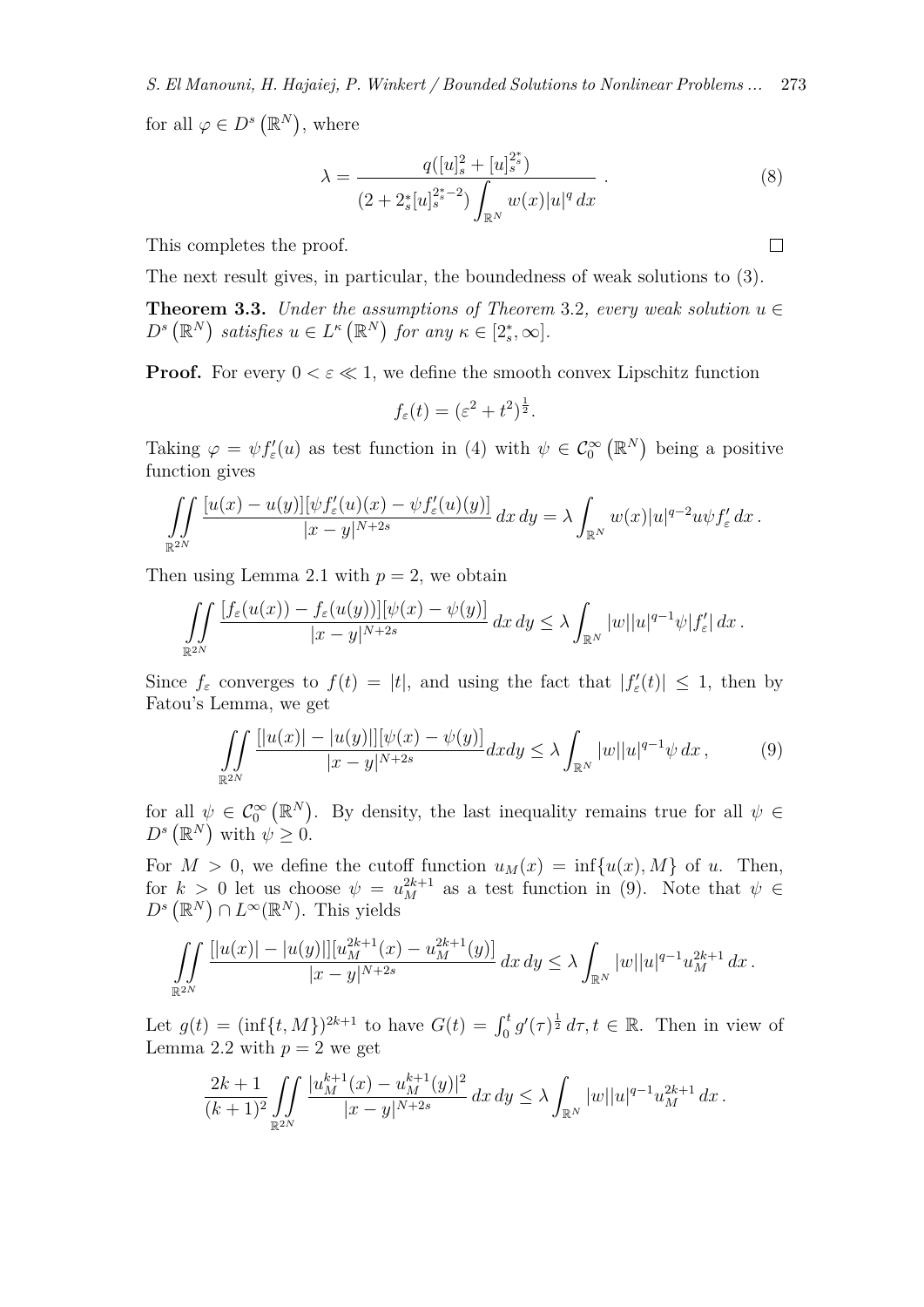274 *S. El Manouni, H. Hajaiej, P. Winkert / Bounded Solutions to Nonlinear Problems ...* Now, in view of (2), we obtain for a positive constant *c*<sup>4</sup>

$$
\frac{c_4(2k+1)}{(k+1)^2} \left( \int_{\mathbb{R}^N} u_M^{(k+1)2_s^*} dx \right)^{\frac{2}{2_s^*}} \le \lambda \int_{\mathbb{R}^N} |w| |u|^{q-1} u_M^{2k+1} dx. \tag{10}
$$

On the other hand, using  $(W_1)$ ,  $(W_2)$  and Hölder's inequality we derive

$$
\int_{\mathbb{R}^N} |w| |u|^{q-1} u_M^{2k+1} dx \le \int_{\mathbb{R}^N} |w| |u|^{2(k+1)+q-2} dx
$$
  
\n
$$
\le \left( \int_{\mathbb{R}^N} |w|^{q} dx \right)^{\frac{1}{q}} \left( \int_{\mathbb{R}^N} |u|^{q/2(k+1)} |u|^{q/(q-2)} dx \right)^{\frac{1}{q'}}
$$
  
\n
$$
\le c_5 \left( \int_{\mathbb{R}^N} |u|^{r(k+1)} dx \right)^{\frac{2}{r}} \left( \int_{\mathbb{R}^N} |u|^{(\frac{r}{2\eta'})'\eta'(q-2)} dx \right)^{\frac{1}{q/(\frac{r}{2\eta'})'}} ,
$$

where  $c_5$  is a positive constant,  $\eta = \frac{\nu}{\nu - \nu}$ *ν−*1  $\frac{2_s^*}{2_s^* - q}$ ,  $\eta'$  its conjugate exponent and  $r =$ 22*∗ sη ′*  $\frac{22^*_s \eta'}{2^*_s - (q-2)\eta'}$ . Let us remark that  $1 < r < 2^*_s$  and  $\left(\frac{r}{2r}\right)$  $\frac{r}{2\eta'}$ ' $\eta'(q-2) = 2^*_s$ . It follows that

$$
\int_{\mathbb{R}^N} |w| |u|^{q-1} u_M^{2k+1} \, dx \le c_6 \left( \int_{\mathbb{R}^N} |u|^{r(k+1)} \, dx \right)^{\frac{2}{r}},\tag{11}
$$

for some positive constant  $c_6$ . Hence, combining  $(10)$  and  $(11)$ , there exists a constant  $c_7 > 0$  independent of  $M > 0$  and  $k > 0$  such that

$$
\left(\int_{\mathbb{R}^N} u_M^{(k+1)2_s^*} dx\right)^{\frac{2}{2_s^*}} \le c_7 \frac{(k+1)^2}{(2k+1)} \left(\int_{\mathbb{R}^N} |u|^{r(k+1)} dx\right)^{\frac{2}{r}},
$$

that is

$$
||u_M||_{(k+1)2_s^*} \le c_8^{\frac{1}{k+1}} \left[ \frac{k+1}{(2k+1)^{\frac{1}{2}}} \right]^{\frac{1}{k+1}} ||u||_{(k+1)r}, \tag{12}
$$

with  $c_8 = c_7^{\frac{1}{2}}$ . Since  $u \in D^s(\mathbb{R}^N)$ , hence  $u \in L^{2_s^*}(\mathbb{R}^N)$ , one can choose  $k_1$  in (12) such that  $(k_1 + 1)r = 2_s^*$ , that is  $k_1 = \frac{2_s^*}{r} - 1$ . Thus

$$
||u_M||_{(k_1+1)2_s^*} \leq c_8^{\frac{1}{k_1+1}} \left[ \frac{k_1+1}{(2k_1+1)^{\frac{1}{2}}} \right]^{\frac{1}{k_1+1}} ||u||_{2_s^*} \text{ for all } M > 0.
$$

Note that  $\lim_{M\to\infty} u_M(x) = u(x)$ . Then, Fatou's lemma implies

$$
||u||_{(k_1+1)2_s^*} \leq c_8^{\frac{1}{k_1+1}} \left[ \frac{k_1+1}{(2k_1+1)^{\frac{1}{2}}} \right]^{\frac{1}{k_1+1}} ||u||_{2_s^*}.
$$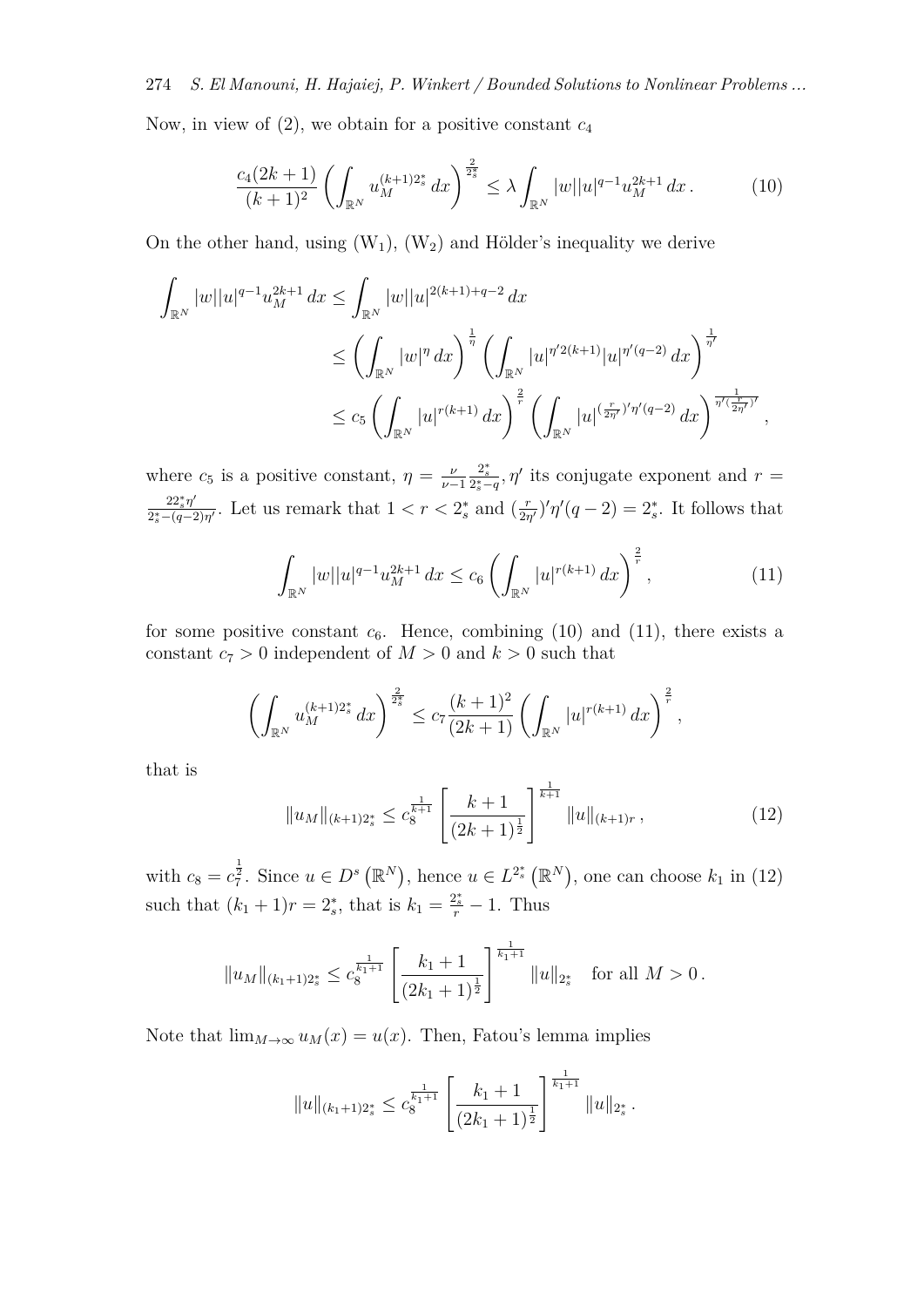Therefore  $u \in L^{(k_1+1)2^*}(\mathbb{R}^N)$ . By the same argument, one can choose  $k_2$  in (12) such that  $(k_2 + 1)r = (k_1 + 1)2_s^*$ , that is  $k_2 = \left(\frac{2_s^*}{r}\right)^2 - 1$  to have

$$
||u||_{(k_2+1)2_s^*} \leq c_8^{\frac{1}{k_2+1}} \left[ \frac{k_2+1}{(2k_2+1)^{\frac{1}{2}}} \right]^{\frac{1}{k_2+1}} ||u||_{(k_1+1)2_s^*}.
$$

By iteration, we obtain  $k_n = \left(\frac{2_s^*}{r}\right)^n - 1$  such that

$$
||u||_{(k_n+1)2_s^*} \leq c_8^{\frac{1}{k_n+1}} \left[ \frac{k_n+1}{(2k_n+1)^{\frac{1}{2}}} \right]^{\frac{1}{k_n+1}} ||u||_{(k_{n-1}+1)2_s^*} \text{ for all } n \in \mathbb{N}.
$$

It follows

$$
||u||_{(k_n+1)2_s^*} \leq c_8^{\sum_{i=1}^n \frac{1}{k_i+1}} \prod_{i=1}^n \left[ \frac{k_i+1}{(2k_i+1)^{\frac{1}{2}}} \right]^{\frac{1}{k_i+1}} ||u||_{2_s^*},
$$

or equivalently

$$
||u||_{(k_n+1)2_s^*} \leq c_8^{\sum_{i=1}^n \frac{1}{k_i+1}} \prod_{i=1}^n \left[ \left[ \frac{k_i+1}{(2k_i+1)^{\frac{1}{2}}} \right]^{\frac{1}{\sqrt{k_i+1}}} \right]^{\frac{1}{\sqrt{k_i+1}}} ||u||_{2_s^*}.
$$

Since

$$
\left[\frac{z+1}{(2z+1)^{\frac{1}{2}}}\right]^{\frac{1}{\sqrt{z+1}}} > 1 \text{ for all } z > 0 \text{ and } \lim_{z \to \infty} \left[\frac{z+1}{(2z+1)^{\frac{1}{2}}}\right]^{\frac{1}{\sqrt{z+1}}} = 1,
$$

there exists a constant  $c_9 > 0$  independent of  $n \in \mathbb{N}$  such that

$$
||u||_{(k_n+1)2_s^*} \leq c_8^{\sum_{i=1}^n \frac{1}{k_i+1}} c_9^{\sum_{i=1}^n \frac{1}{\sqrt{k_i+1}}} ||u||_{2_s^*},
$$

where

$$
\frac{1}{k_i+1} = \left(\frac{r}{2_s^*}\right)^i, \quad \frac{1}{\sqrt{k_i+1}} = \left(\sqrt{\frac{r}{2_s^*}}\right)^i, \quad \frac{r}{2_s^*} < \sqrt{\frac{r}{2_s^*}} < 1.
$$

Hence, there exists a constant  $c_{10} > 0$  independent of  $n \in \mathbb{N}$  such that

$$
||u||_{(k_n+1)2_s^*} \le c_{10}||u||_{2_s^*}
$$
\n(13)

for all  $n \in \mathbb{N}$ . Passing to the limit as *n* goes to infinity we get

$$
||u||_{\infty} \le c_{10}||u||_{2_s^*}.
$$
\n(14)

Therefore, due to (13) and (14), we deduce that

$$
u \in L^{\kappa}(\mathbb{R}^N)
$$
 for all  $2_s^* \leq \kappa \leq \infty$ .

 $\Box$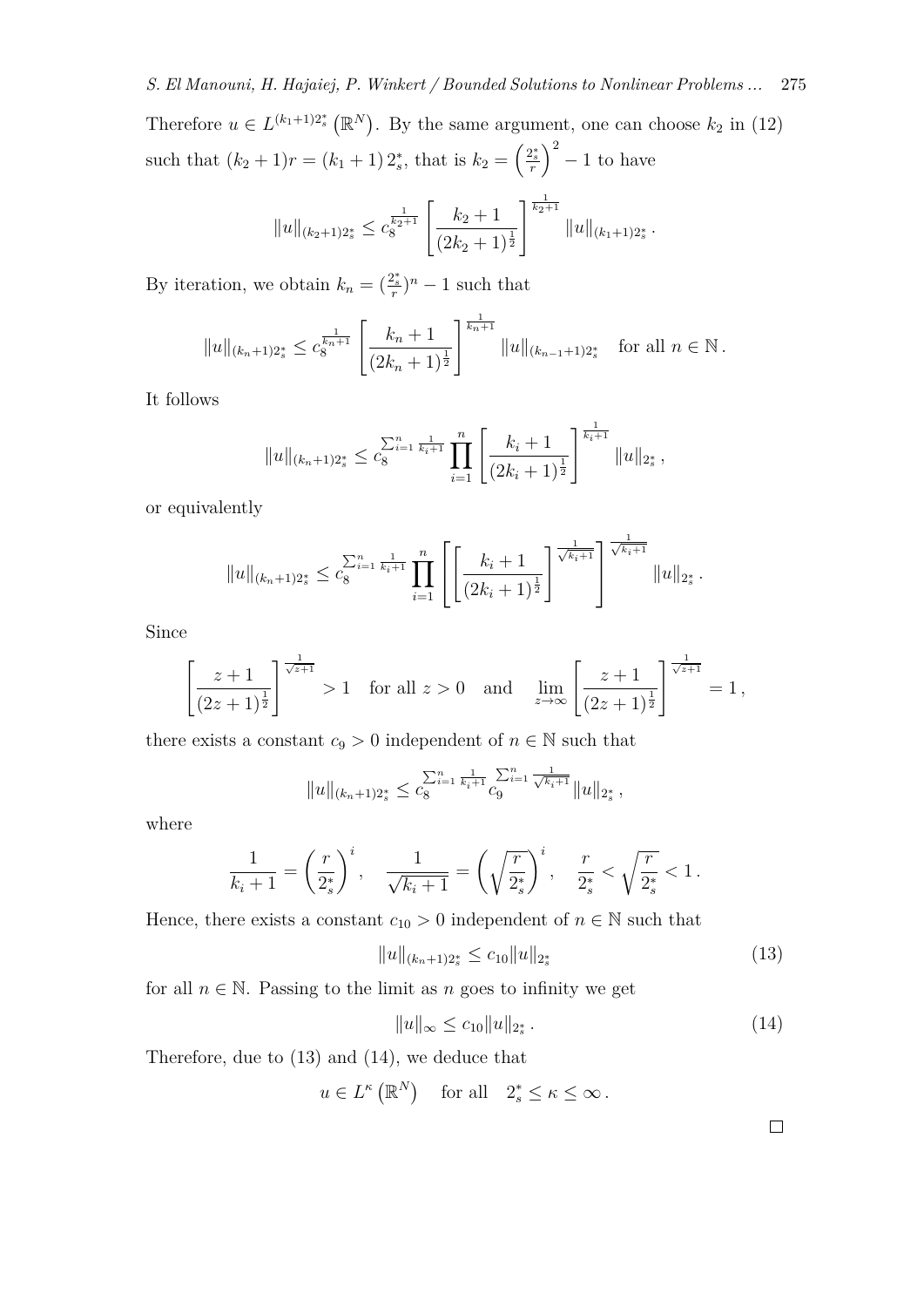**Proposition 3.4.** Let  $u \in D^s(\mathbb{R}^N) \setminus \{0\}$  be a weak solution of problem (3) cor*responding to the parameter*  $\lambda$  *given in* (8)*. Then* 

$$
[u]_s = \left(\frac{q-2}{2_s^*-q}\right)^{\frac{1}{2_s^*-2}}
$$

*.*

**Proof.** Let  $u \in D^s(\mathbb{R}^N) \setminus \{0\}$  be a weak solution of problem (3), that is,

$$
\iint\limits_{\mathbb{R}^{2N}} \frac{[u(x) - u(y)][\varphi(x) - \varphi(y)]}{|x - y|^{N+2s}} dx dy = \lambda \int_{\mathbb{R}^N} w(x)|u|^{q-2}u\varphi dx,
$$

for all  $\varphi \in D^s(\mathbb{R}^N)$ . Taking  $\varphi = u$  it follows that

$$
[u]_s^2 = \lambda \int_{\mathbb{R}^N} w(x)|u|^q dx = \frac{q\left([u]_s^2 + [u]_s^{2_s^*}\right)}{\left(2 + 2_s^*[u]_s^{2_s^* - 2}\right) \int_{\mathbb{R}^N} w(x)|u|^q dx} \int_{\mathbb{R}^N} w(x)|u|^q dx.
$$

Hence, a simple calculation gives the result.

**Remark 3.5.** Consider the following more general class of nonlinear and nonlocal eigenvalue problems

$$
(-\Delta_p)^s u = \lambda f(x, u) \quad \text{in} \quad \mathbb{R}^N,
$$
\n(15)

where

$$
(-\Delta_p)^s u(x) = 2 \lim_{\varepsilon \to 0^+} \int_{\{y \in \mathbb{R}^N : |y - x| \ge \varepsilon\}} \frac{|u(x) - u(y)|^{p-2} (u(x) - u(y))}{|x - y|^{N + sp}} dy,
$$

is the fractional p-Laplacian,  $0 < \lambda$ ,  $0 < s < 1$  and  $sp < N$ . Assume that f is a Carathéodory function satisfying

- (H<sub>1</sub>) There exists an open subset  $\Omega \neq \emptyset$  of  $\mathbb{R}^N$  such that  $f(x, t) > 0$  for a.a.  $x \in \Omega$ and for all  $t \in \mathbb{R}$ ;
- $(H_2)$   $|f(x,t)| \le g(x)t^{q-1}$  for all  $x \in \mathbb{R}^N$  and for all  $t \ge 0$  with  $p < q < p_s^*$ , where *g* is nonnegative function such that

$$
g \in L^{\frac{p_s^*}{p_s^* - q}}\left(\mathbb{R}^N\right) \cap L^{\frac{p_s^*}{p_s^* - q} + \delta}\left(\mathbb{R}^N\right)
$$

for some constant  $\delta \in [0, \infty)$  and  $p_s^* = \frac{pN}{N-s}$ *N−sp* .

To deal with the problem (15), we shall use the following function space

$$
D^{s,p}\left(\mathbb{R}^N\right) = \left\{ u \in L^{p_s^*}\left(\mathbb{R}^N\right) : \iint\limits_{\mathbb{R}^{2N}} \frac{|u(x) - u(y)|^p}{|x - y|^{N + sp}} dxdy < \infty \right\},\,
$$

$$
\Box
$$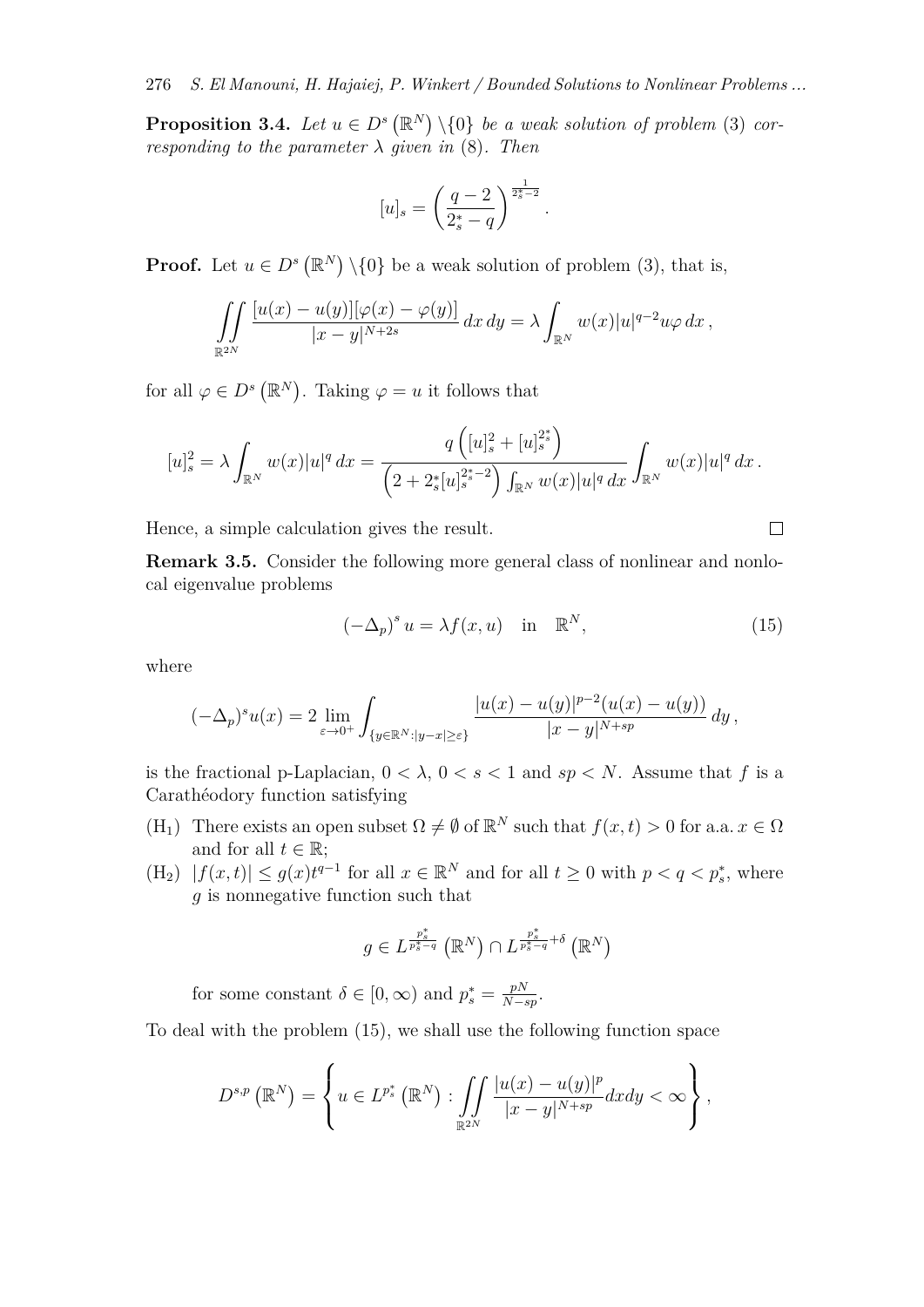which is a Banach space under the norm

$$
[u]_{s,p} = \left(\iint\limits_{\mathbb{R}^{2N}} \frac{|u(x) - u(y)|^p}{|x - y|^{N + sp}} dx dy\right)^{\frac{1}{p}}.
$$

Here solutions of (15) are always understood in the weak sense, that is,  $u \in$  $D^{s,p}(\mathbb{R}^N)$  is a weak solution of problem (15) associated to the eigenvalue  $\lambda > 0$ if

$$
\iint\limits_{\mathbb{R}^{2N}}\frac{|u(x)-u(y)|^{p-2}[u(x)-u(y)]}{|x-y|^{N+sp}}[\varphi(x)-\varphi(y)] dx dy = \lambda \int_{\mathbb{R}^N}f(x,u)\varphi dx,
$$

is satisfied for every  $\varphi \in D^{s,p}(\mathbb{R}^N)$ .

One can prove that similar assertions as stated in Theorems 3.2 and 3.3 remain true concerning problem (15) by the use of the same approach and arguments similar to those used in their proofs.

**Remark 3.6.** Another generalization of problem (3) that is of interest can be given when (*−*∆)*<sup>s</sup>* is replaced by any nonlocal integro-differential operator

$$
\mathcal{L}_{\mathcal{K}}u(x) = -\frac{1}{2} \int_{\mathbb{R}^N} [u(x+y) + u(x-y) - 2u(x)]K(y) dy \quad x \in \mathbb{R}^N,
$$

along any rapidly decaying function *u* of class  $C^{\infty}(\mathbb{R}^N)$ , where the positive weight  $K: \mathbb{R}^N \backslash \{0\} \to \mathbb{R}^+$  satisfies the following properties:

 $(K_1) \nu K \in L^1(\mathbb{R}^N)$  with  $\nu(x) = \min(|x|^2, 1);$ 

- $(K_2)$  there exists  $\Gamma > 0$  such that  $K(x) \geq \Gamma |x|^{-(N+2s)}$  for any  $x \in \mathbb{R}^N \setminus \{0\};$
- $(K_3)$   $K(x) = K(-x)$  for any  $x \in \mathbb{R}^N \setminus \{0\}.$

In particular, when the kernel *K* is given by  $K(x) = |x|^{-(N+2s)}$ ,  $\mathcal{L}_{\mathcal{K}}$  coincides with the fractional Laplace operator (*−*∆)*<sup>s</sup>* .

If  $2s < N$  (where  $s \in (0,1)$ ), then under an adequate functional framework and suitable conditions on the right-hand side term, the assertion of Theorems 3.2 and 3.3 should be a generalization of previous results.

#### **4. Nonlinear problems with two parameters**

We consider the following nonlinear problem with two parameters

$$
(-\Delta)^s u = \lambda f(x, u) + \mu g(x, u) \quad \text{in } \mathbb{R}^N,
$$
\n(16)

where  $0 < s < 1$ ,  $2s < N$ ,  $2 < q < \min(r, 2_s^*)$ ,  $\lambda, \mu > 0$  are real parameters,  $f, g : \mathbb{R}^N \times \mathbb{R} \to \mathbb{R}$  are two nonlinearities that have subcritical growth with respect to t and  $(-\Delta)^s$  is the fractional Laplacian operator defined in (1). To be more precise, we assume that f and q are Carathéodory functions satisfying the following conditions.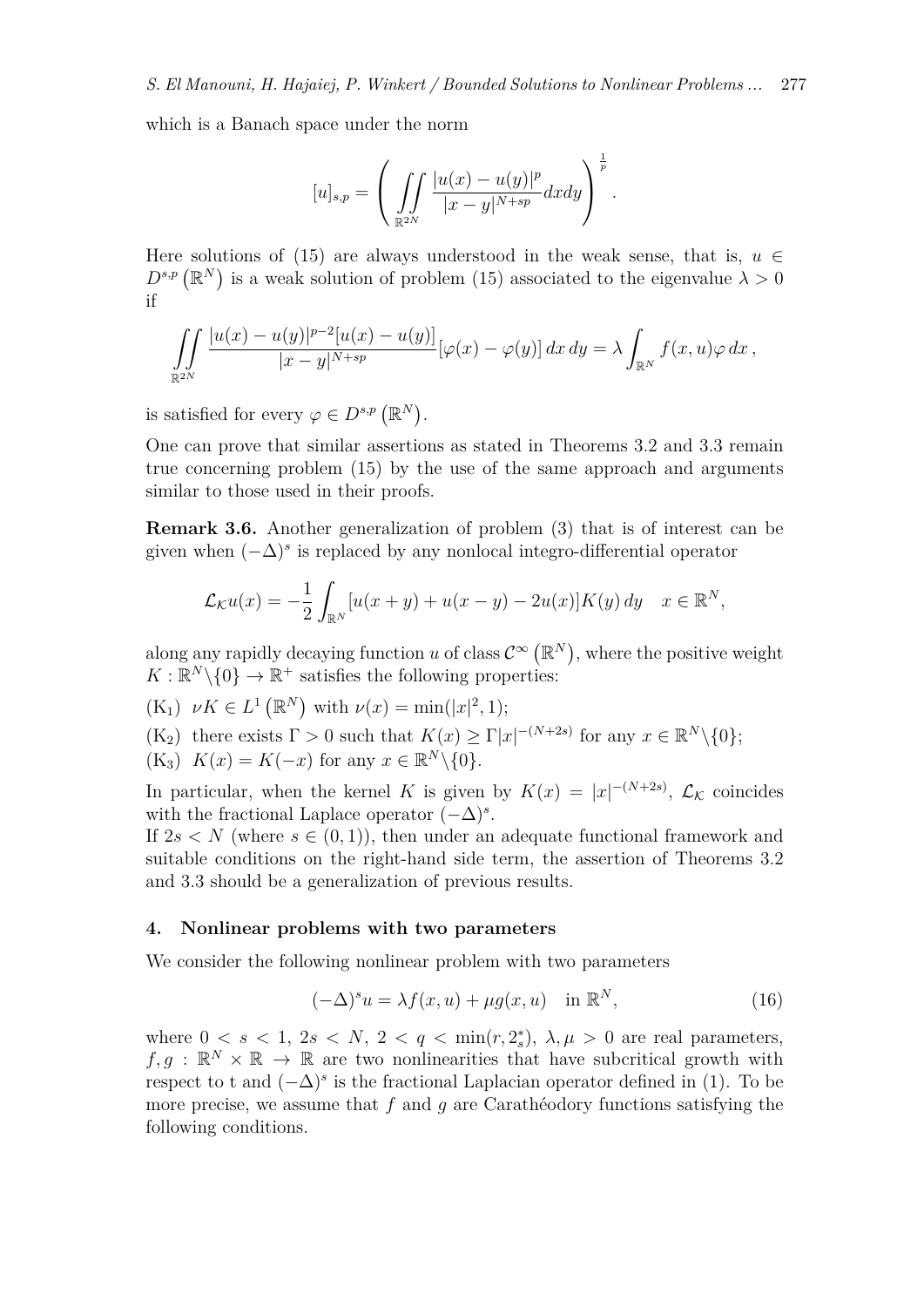278 *S. El Manouni, H. Hajaiej, P. Winkert / Bounded Solutions to Nonlinear Problems ...*

- (F)  $|f(x,t)| \leq m(x)|t|^{q-1}$  for a.a.  $x \in \mathbb{R}^N$  and for all  $t \in \mathbb{R}$ , where *m* is a positive function such that  $m \in L^{\frac{2^*_s}{2^*_s-1}}(\mathbb{R}^N) \cap L^{\frac{2^*_s}{2^*_s-q}+\delta}(\mathbb{R}^N)$  with some  $\delta > 0$ ;
- (G)  $|g(x,t)| \leq h(x)|t|^{r-1}$  for a.a.  $x \in \mathbb{R}^N$  and for all  $t \in \mathbb{R}$  for some nonnegative function h such that  $h \in L^{\frac{2^*_s}{2^*_s-r}}(\mathbb{R}^N) \cap L^{\frac{2^*_s}{2^*_s-r}+\delta}(\mathbb{R}^N)$  if  $1 < r < 2^*_s$ , or  $|g(x,t)| \leq h(x)|t|^{2_s^* - 1}$  for a.a.  $x \in \mathbb{R}^N$  and for all  $t \in \mathbb{R}$  with  $h \in L^{\infty}(\mathbb{R}^N)$ if  $r = 2_s^*$ .

Recall that a weak solution of problem (16) is any  $u \in D^s(\mathbb{R}^N)$  such that

$$
\iint\limits_{\mathbb{R}^{2N}} \frac{[u(x) - u(y)][\varphi(x) - \varphi(y)]}{|x - y|^{N+2s}} dx dy = \int_{\mathbb{R}^N} (\lambda f(x, u) + \mu g(x, u)) \varphi dx, \quad (17)
$$

for all  $\varphi \in D^s(\mathbb{R}^N)$ .

Now we state our main result of this section about the multiplicity of solutions to problem (16).

**Theorem 4.1.** *Let*  $0 \leq s \leq 1$  *with*  $2s \leq N$  *and assume (F). Furthermore, suppose, for*  $1 < \tau < 2$  *and some positive function*  $\rho \in L^{\frac{2^*_s}{2^*_s - \tau}}(\mathbb{R}^N)$ , *that* 

$$
\limsup_{|u| \to +\infty} \frac{F(x, u)}{\rho(x)|u|^\tau} \le M < +\infty \quad \text{uniformly for a.a.} \ x \in \mathbb{R}^N \tag{18}
$$

*and*

$$
\sup_{u \in D^s(\mathbb{R}^N)} \int_{\mathbb{R}^N} F(x, u) dx > 0
$$

*where*  $F(x,t) = \int_0^t f(x,\xi) d\xi$ . Set

$$
\theta = \frac{1}{2} \inf \left\{ \frac{\iint \frac{|u(x) - u(y)|^2}{|x - y|^{N+2s}} dx dy}{\int_{\mathbb{R}^N} F(x, u) dx} : u \in D^s(\mathbb{R}^N), \int_{\mathbb{R}^N} F(x, u) dx > 0 \right\}.
$$
 (19)

*Then, for each compact interval*  $[a, b] \subset [\theta, +\infty]$ *, there exists*  $r_1 > 0$  *with the property:* for every  $\lambda \in [a, b]$  and for every Carathéodory function g satisfying (*G*)*, there exists δ >* 0 *such that for each µ ∈* [0*, δ*] *the equation* (16) *has at least two nonzero weak solutions in*  $D^s(\mathbb{R}^N)$  whose norms are less than  $r_1$ .

**Proof.** The functional  $\Phi: D^s(\mathbb{R}^N) \to \mathbb{R}$  defined as

$$
\Phi(u) = \frac{1}{2} \iint_{\mathbb{R}^{2N}} \frac{|u(x) - u(y)|^2}{|x - y|^{N+2s}} dx dy
$$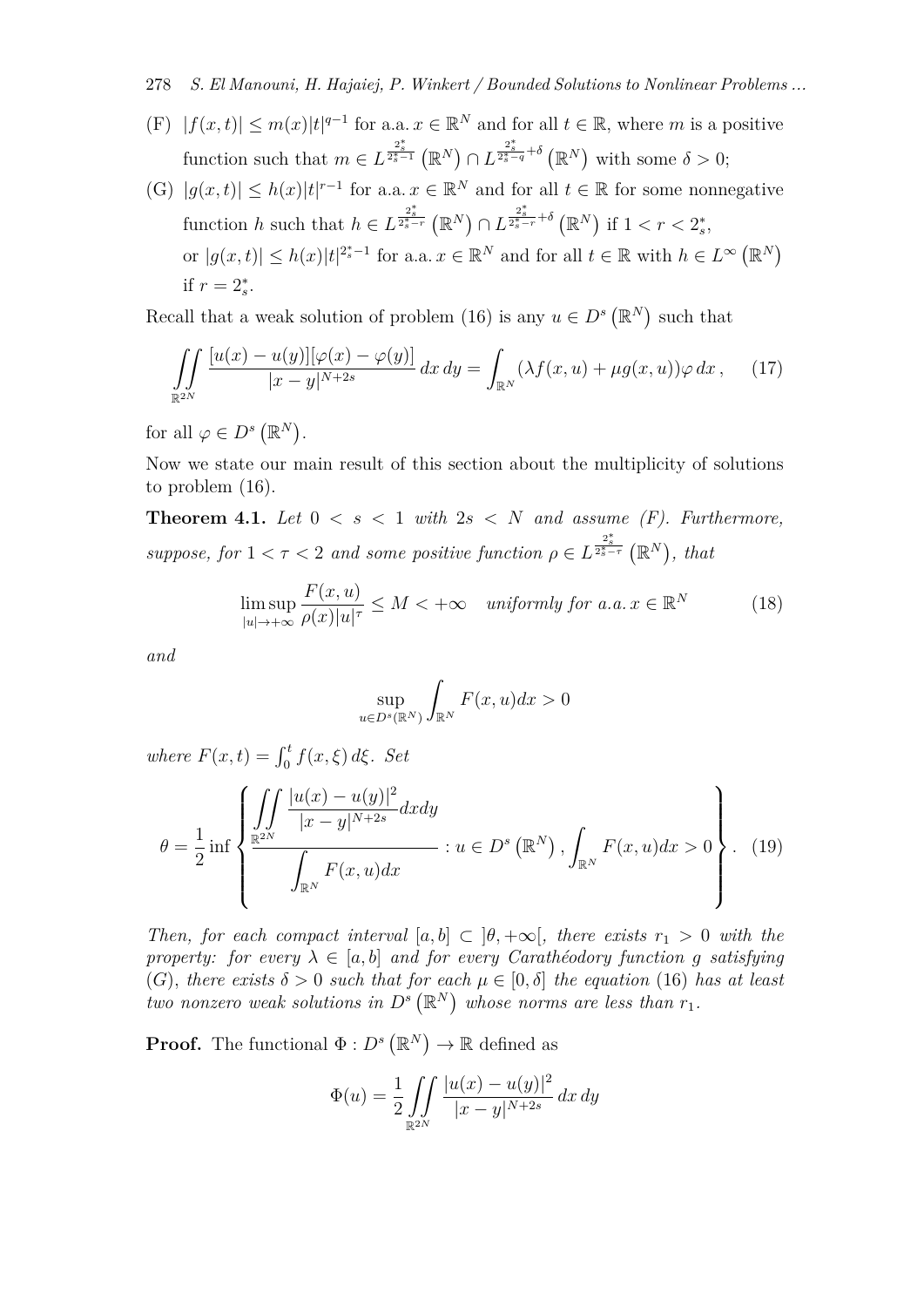is well defined and coercive. By Lemma 3.2 of Autuori-Pucci [1] we know that  $\Phi$ is continuous, Gâteaux differentiable and belongs to  $C^1((D^s(\mathbb{R}^N), \mathbb{R})$  with

$$
\langle \Phi'(u),\varphi\rangle = \iint\limits_{\mathbb{R}^{2N}}\frac{[u(x)-u(y)][\varphi(x)-\varphi(y)]}{|x-y|^{N+2s}}\,dx\,dy,
$$

for all  $u, \varphi \in D^s(\mathbb{R}^N)$ . Moreover,  $\Phi$  is weakly lower semicontinuous by Corollary 3.9 of Brezis [4] and it is clearly bounded on each bounded subset of  $D^s(\mathbb{R}^N)$ . Finally, by using Theorem 26.A of Zeidler [23], we deduce that Φ *′* admits a continuous inverse on  $(D^s (\mathbb{R}^N))^*$ . This implies that  $\Phi \in W_{D^s(\mathbb{R}^N)}$ . We define the functional  $J: D^s(\mathbb{R}^N) \to \mathbb{R}$  by

$$
J(u) = \int_{\mathbb{R}^N} F(x, u) dx.
$$

From (F) it follows that

$$
|F(x,t)| \le \frac{1}{q}m(x)|u|^q \quad \text{for a.a. } x \in \mathbb{R}^N \text{ and for all } t \in \mathbb{R}.
$$

Then, by standard argument, F is in  $C^1(\mathbb{R}^N\times\mathbb{R})$ , hence we see that J is well defined and continuously Gâteaux differentiable with

$$
J'(u)v = \int_{\mathbb{R}^N} f(x, u)v \, dx \quad \text{for all } u, v \in D^s(\mathbb{R}^N).
$$

Let us prove that *J'* is a compact map from  $D^s (\mathbb{R}^N)$  to  $(D^s (\mathbb{R}^N))^*$ . Indeed, let  $(u_k)_{k\geq 1}$  be a sequence in  $D^s(\mathbb{R}^N)$  which converges weakly to *u*. On one hand, in view of Hölder's inequality, (2) and since  $\frac{2_s^*}{2_s^* - 1} < \frac{2_s^*}{2_s^* - q}$ , we obtain

$$
\int_{|x|\geq R} f(x,u)v\,dx \leq C_{2_s^*}^q \left(\int_{|x|\geq R} |m|^{\frac{2_s^*}{2_s^* - q}} dx\right)^{\frac{2_s^* - q}{2_s^*}} [u]_s^{q-1} [v]_s,
$$

for all  $u, v \in D^s(\mathbb{R}^N)$  and for all  $0 \leq R \leq +\infty$ . Since  $(u_k)_{k\geq 1}$  is a bounded sequence, this implies for any  $\varepsilon > 0$  the existence of  $R_{\varepsilon} > 0$  such that

$$
\int_{|x| \ge R_{\varepsilon}} f(x, u_k) v \, dx \le \varepsilon \quad \text{and} \quad \int_{|x| \ge R_{\varepsilon}} f(x, u) v \, dx \le \varepsilon \tag{20}
$$

holds for all *k*.

On the other hand, let  $\theta_1 = 1 + \frac{2_s^* - q}{2_s^*}$ 2 *∗ s δ*. Applying Young's inequality gives

$$
|f(x,t)|^{\theta_1}\leq m(x)^{\theta_1}|t|^{(q-1)\theta_1}\leq \frac{2^{*}_s-q}{2^{*}_s}m(x)^{\theta_1\frac{2^{*}_s}{2^{*}_s-q}}+\frac{q}{2^{*}_s}|t|^{(q-1)\theta_1\frac{2^{*}_s}{q}},
$$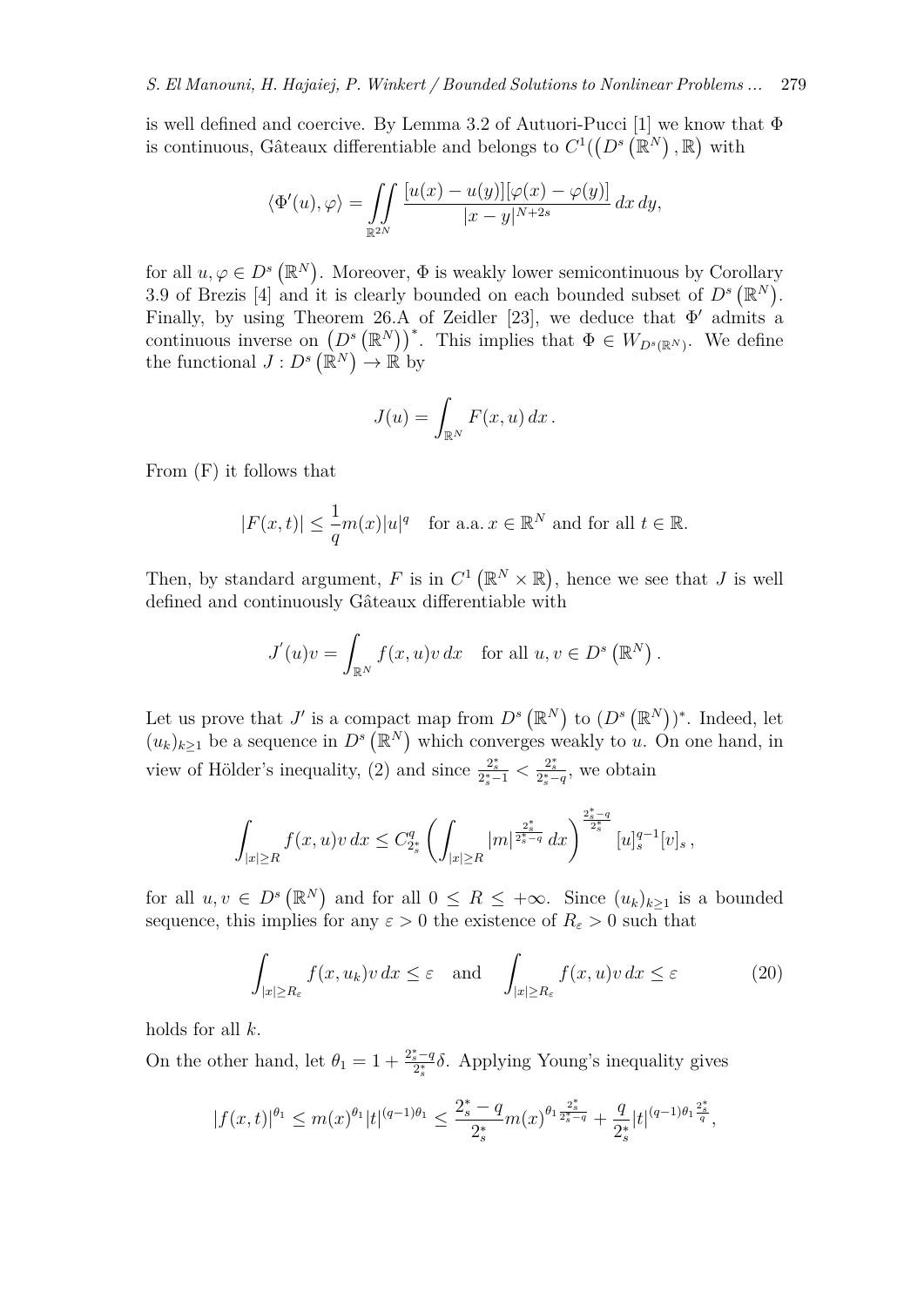280 *S. El Manouni, H. Hajaiej, P. Winkert / Bounded Solutions to Nonlinear Problems ...*

for a.a.  $x \in B_{\varepsilon} = \{x \in \mathbb{R}^N : |x| < R_{\varepsilon}\}\$ and for all  $t \in \mathbb{R}$ . Note that

$$
\theta_1 \frac{2_s^*}{2_s^* - q} = \frac{2_s^*}{2_s^* - q} + \delta, \quad (q - 1)\theta_1 \frac{2_s^*}{q} < 2_s^* \quad \text{and} \quad \theta_1' < 2_s^*
$$

for some  $\delta > 0$  such that  $\frac{2^*_s}{(2^*_s - q)(2^*_s - 1)} < \delta < \frac{2^*_s}{(2^*_s - q)(q-1)}$  with  $\theta'_1$  being the conjugate exponent of  $\theta_1$ .

Hence, in view of Lemma 2.3, we conclude that the Nemytskii operator  $\mathcal{N}_{f^{\theta_1}}$ associated with  $f^{\theta_1}$  is continuous from  $L^{(q-1)\theta_1}\frac{2^*_s}{q}(B_\varepsilon)$  in  $L^1(B_\varepsilon)$  and that

$$
\int_{|x|
$$

This implies that  $f^{\theta_1}(x, u_k)$  converges to  $f^{\theta_1}(x, u)$  in  $L^1(B_\varepsilon)$ . Taking  $L^{2^*_s}(B_\varepsilon) \subset$  $L^{\theta'}(B_{\varepsilon})$  into account, we get that  $f(x, u_k)v$  converges to  $f(x, u)v$  in  $L^1(B_{\varepsilon})$ , that is

$$
\int_{|x|
$$

for all  $v \in D^s(\mathbb{R}^N)$ . Finally, in view of (20) and (21), there holds

$$
\int_{\mathbb{R}^N} f(x, u_k)v \, dx \to \int_{\mathbb{R}^N} f(x, u)v \, dx \, .
$$

Therefore  $J'$  is a compact operator. We claim that

$$
\limsup_{u\to 0}\frac{J(u)}{\Phi(u)}\leq 0\,.
$$

For all  $u \in D^s(\mathbb{R}^N) \setminus \{0\}$  we have

$$
\frac{J(u)}{\Phi(u)} \le \frac{2}{q} \frac{\displaystyle \int_{\mathbb{R}^N} m|u|^q \,dx}{[u]_s^2} \le \frac{2}{q} \frac{\|m\|_{\frac{2^*_s}{2^*_s-q}} \|u\|_{2^*_s}^q}{[u]_s^2} \,.
$$

Then, using again (2), we obtain

$$
\frac{J(u)}{\Phi(u)} \le \frac{2}{q} C_{2_s^*}^q \frac{\|m\|_{\frac{2_s^*}{2_s^*-q}} [u]_s^q}{[u]_s^2}.
$$

Consequently, since  $2 < q$  we infer for  $\varepsilon > 0$  small enough

$$
\limsup_{u \to 0} \frac{J(u)}{\Phi(u)} \le \frac{2}{q} C_{2^*_s}^q \|m\|_{\frac{2^*_s}{2^*_s - q}} \varepsilon.
$$
\n(22)

Next, let us prove that

$$
\limsup_{[u]_s\to\infty}\frac{J(u)}{\Phi(u)}\leq 0.
$$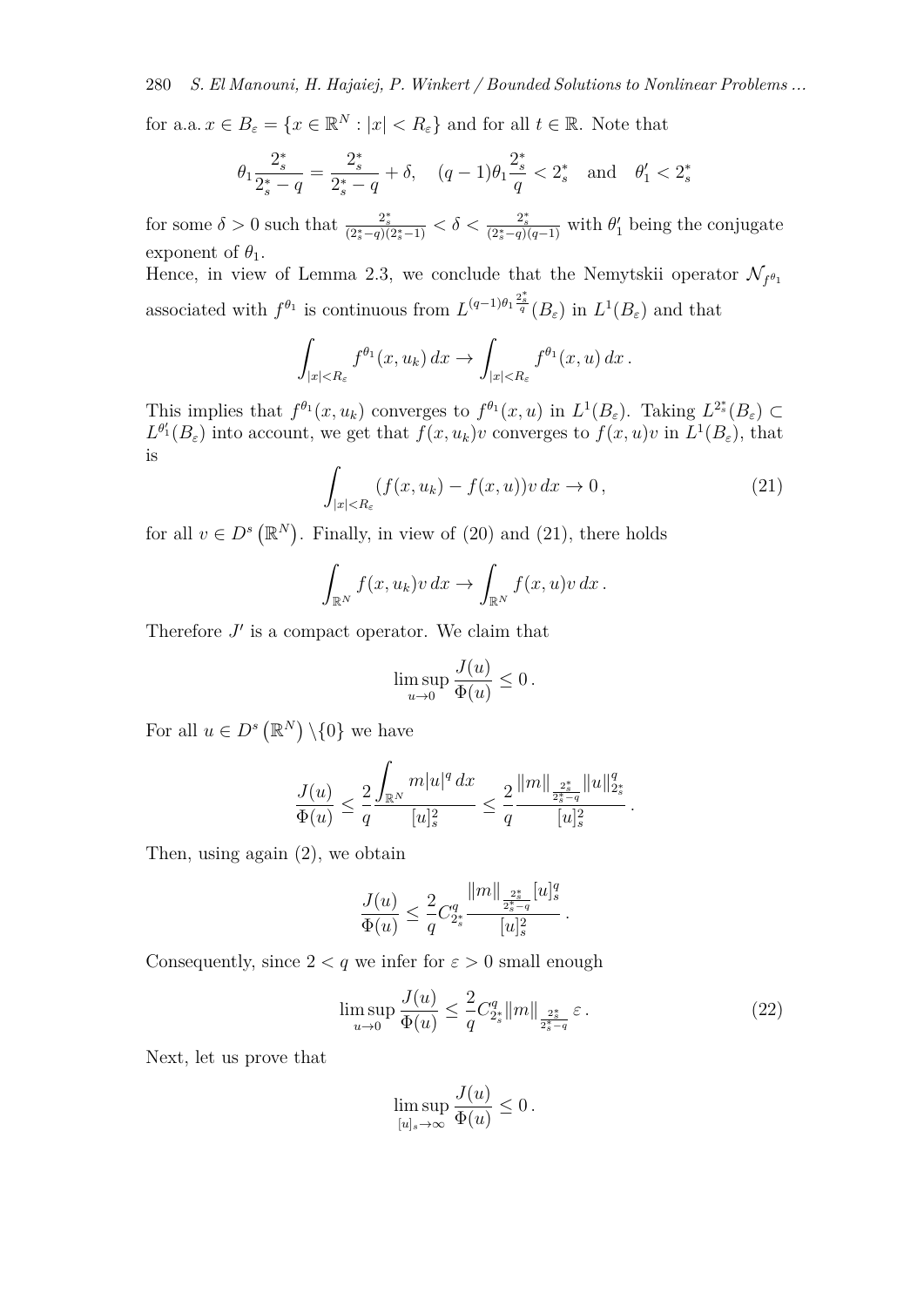Indeed, using  $(18)$ , there exists  $A > 0$  such that

$$
|F(x, u)| \le M\rho(x)|u|^\tau \quad \text{for all } |u| > A,
$$

where  $\tau$  < 2 and  $M > 0$ . Then, using Hölder's inequality and (2), we obtain for each  $u \in D^s(\mathbb{R}^N) \setminus \{0\}$ 

$$
\frac{J(u)}{\Phi(u)} \leq \frac{2\int_{\mathbb{R}^N(|u|>A)} F(x,u) dx}{[u]_s^2} + \frac{2\int_{\mathbb{R}^N(|u|\leq A)} F(x,u) dx}{[u]_s^2}
$$
  

$$
\leq \frac{2M\int_{\mathbb{R}^N(|u|>A)} \rho(x)|u|^\tau dx}{[u]_s^2} + \frac{2\int_{\mathbb{R}^N(|u|\leq A)} m(x)|u|^q dx}{[u]_s^2}
$$
  

$$
\leq \frac{2MC_{2_s^*}^\tau ||\rho||_{L^{\frac{2_s^*}{2_s^*-\tau}}} |u]_s^\tau}{[u]_s^2} + \frac{2A^{q-1}}{q} \frac{\int_{\mathbb{R}^N(|u|\leq A)} m(x)|u| dx}{[u]_s^2}.
$$

Since  $m \in L^{\frac{2^*_s}{2^*_s-1}}(\mathbb{R}^N)$  and by using (2), we have

$$
\frac{J(u)}{\Phi(u)}\leq \frac{2MC_{2^*_s}^{\tau}\|\rho\|_{L^{\frac{2^*_s}{2^*_s-\tau}}}[u]_s^{\tau}}{[u]_s^2}+\frac{2A^{q-1}C_{2^*_s}}{q}\frac{\|m\|_{L^{\frac{2^*_s}{2^*_s-1}}}[u]_s}{[u]_s^2}\,.
$$

Consequently, this yields

$$
\frac{J(u)}{\Phi(u)}\leq \frac{2MC_{2_s^*}^{\tau}\|\rho\|_{L^{\frac{2_s^*}{2_s^*-{\tau}}}}}{[u]_s^{2-{\tau}}}+\frac{2A^{q-1}C_{2_s^*}}{q}\frac{\|m\|_{L^{\frac{2_s^*}{2_s^*-1}}}}{[u]_s}
$$

Therefore, since  $\tau < 2$  we obtain

$$
\limsup_{[u]_s \to +\infty} \frac{J(u)}{\Phi(u)} \le 2C_{2_s^*} \left( MC_{2_s^*}^{\tau-1} \|\rho\|_{L^{\frac{2_s^*}{2_s^*-\tau}}} + \frac{pA^{q-1}}{q} \|m\|_{L^{\frac{p^*}{p^*-1}}} \right) \varepsilon \,. \tag{23}
$$

*.*

Finally, in view of (22) and (23) and since  $\varepsilon > 0$  is arbitrary chosen, we have

$$
\max\left\{\limsup_{[u]_s\to+\infty}\frac{J(u)}{\Phi(u)}, \limsup_{u\to 0}\frac{J(u)}{\Phi(u)}\right\}\leq 0\,.
$$

Now the proof of Theorem 4.1 will be accomplished by applying Theorem 2.4. Indeed all the assumptions of Theorem 2.4 are satisfied with  $\alpha = 0$  and  $\beta = \frac{1}{6}$  $\frac{1}{\theta}$ , where  $\theta$  is as in (19) and choose  $[a, b] \subseteq ]\theta, +\infty[$ . Moreover, the functional

$$
\Psi(u) = \frac{1}{r} \int_{\mathbb{R}^N} h(x) |u|^r dx
$$

is well defined and continuously Gâteaux differentiable in  $D<sup>s</sup>(\mathbb{R}<sup>N</sup>)$  and one has

$$
\Psi'(u)\varphi = \int_{\mathbb{R}^N} h(x)|u|^{r-2}u\varphi dx \quad \text{for all } u, \varphi \in D^s(\mathbb{R}^N).
$$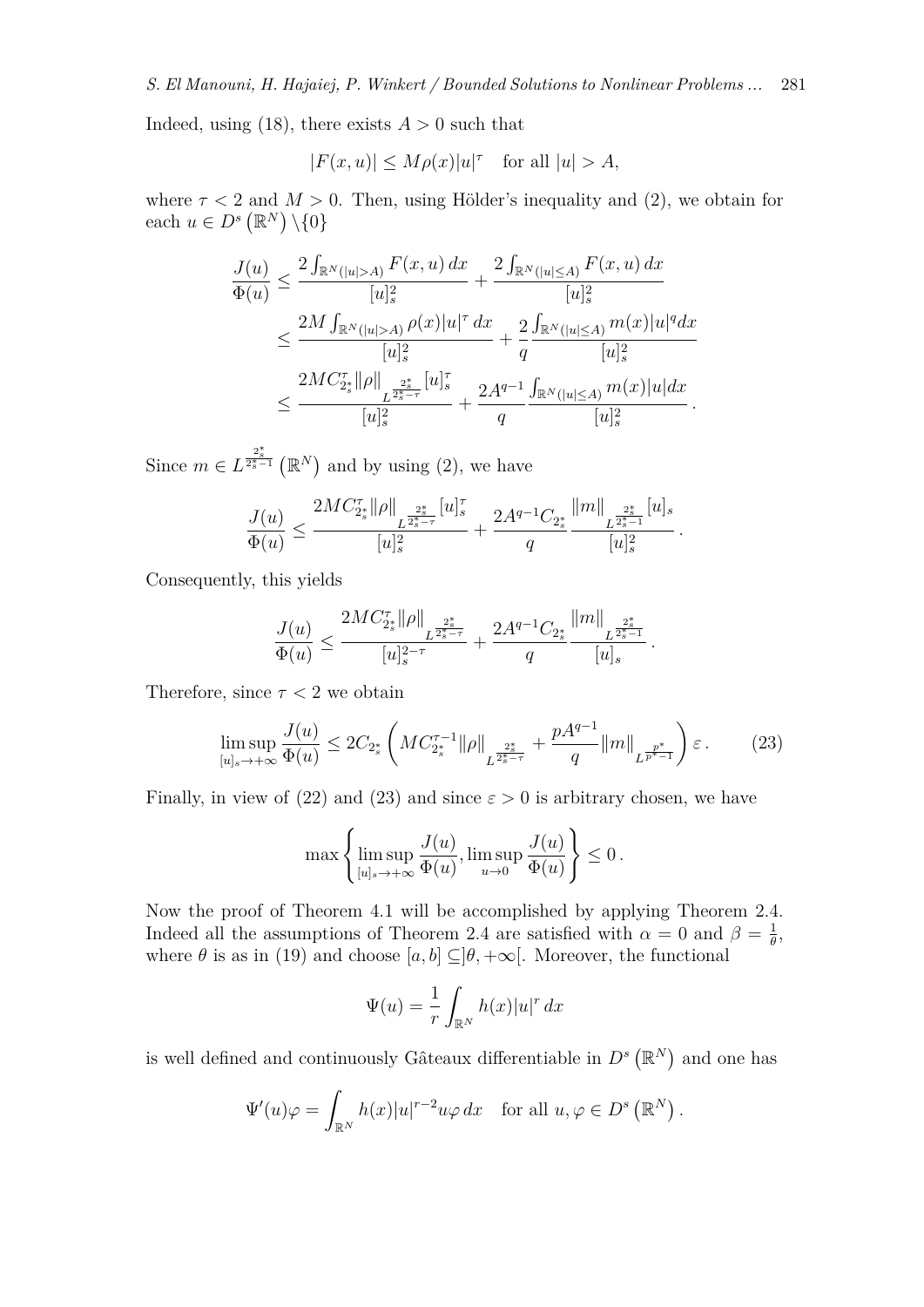As shown for *J*, we can prove in the same way that  $\Psi'$  is compact. Therefore, there exists  $r > 0$  such that for every  $\lambda \in [a, b]$  we can find  $\sigma > 0$  verifying the following condition: for each  $\mu \in [0, \sigma]$ , the functional  $\Phi - \lambda J - \mu \Psi$  has at least three critical points, which are precisely weak solutions of problem (16) whose norms are less than *r*.

This yields the assertion of the theorem.

**Proposition 4.2.** *Let the assumptions of Theorem* 4.1 *be satisfied. Then, for any solution u of problem* (16) *there holds*  $u \in L^{\sigma}(\mathbb{R}^N)$  *for all*  $2_s^* \leq \sigma \leq \infty$ *.* 

 $\Box$ 

The proof follows by adapting the same iteration scheme as in the proof of Theorem 3.3. Few details, due the condition assumed on *h*, may be given to bound the maximal norm of solutions.

- **Remark 4.3.** (i) Let us remark that in the proof of Theorem 4.1, the choice of the values of the positive constant  $\delta$  does not affect on the condition imposed on the function *f*.
- (ii) Problems like (16) can be generalized for a more general class of fractional operators. Namely, by considering problems driven from the fractional *p*-Laplacian defined in Remark 3.5, the assertion in Theorem 4.1 holds true under some suitable conditions and variational setting.

## **Acknowledgements**

The first author gratefully acknowledges the financial support of the German Academic Exchange Service (DAAD).

#### **References**

- [1] G. Autuori, P. Pucci: *Elliptic problems involving the fractional Laplacian in*  $\mathbb{R}^N$ , J. Differential Equations 255(8) (2013) 2340–2362.
- [2] J. Bourgain, H. Brezis, P. Mironescu: *Limiting embedding theorems for Ws,p when s ↑* 1 *and applications*, J. Anal. Math. 87 (2002) 77–101.
- [3] L. Brasco, E. Parini: *The second eigenvalue of the fractional p-Laplacian*, Adv. Calc. Var. 9(4) (2016) 323–355.
- [4] H. Brezis: *Functional analysis, Sobolev spaces and partial differential equations*, Springer-Verlag, New York (2011).
- [5] L. Caffarelli: *Surfaces minimizing nonlocal energies*, Atti Accad. Naz. Lincei Cl. Sci. Fis. Mat. Natur. Rend. Lincei (9) Mat. Appl. 20(3) (2009) 281–299.
- [6] L. Caffarelli, J. L. Vazquez: *Nonlinear porous medium flow with fractional potential pressure*, Arch. Ration. Mech. Anal. 202(2) (2011) 537–565.
- [7] X. Chang, Z.-Q. Wang: *Ground state of scalar field equations involving a fractional Laplacian with general nonlinearity*, Nonlinearity 26(2) (2013) 479–494.
- [8] M. Cheng: *Bound state for the fractional Schrödinger equation with unbounded potential*, J. Math. Phys. 53 (2012), 7pp.